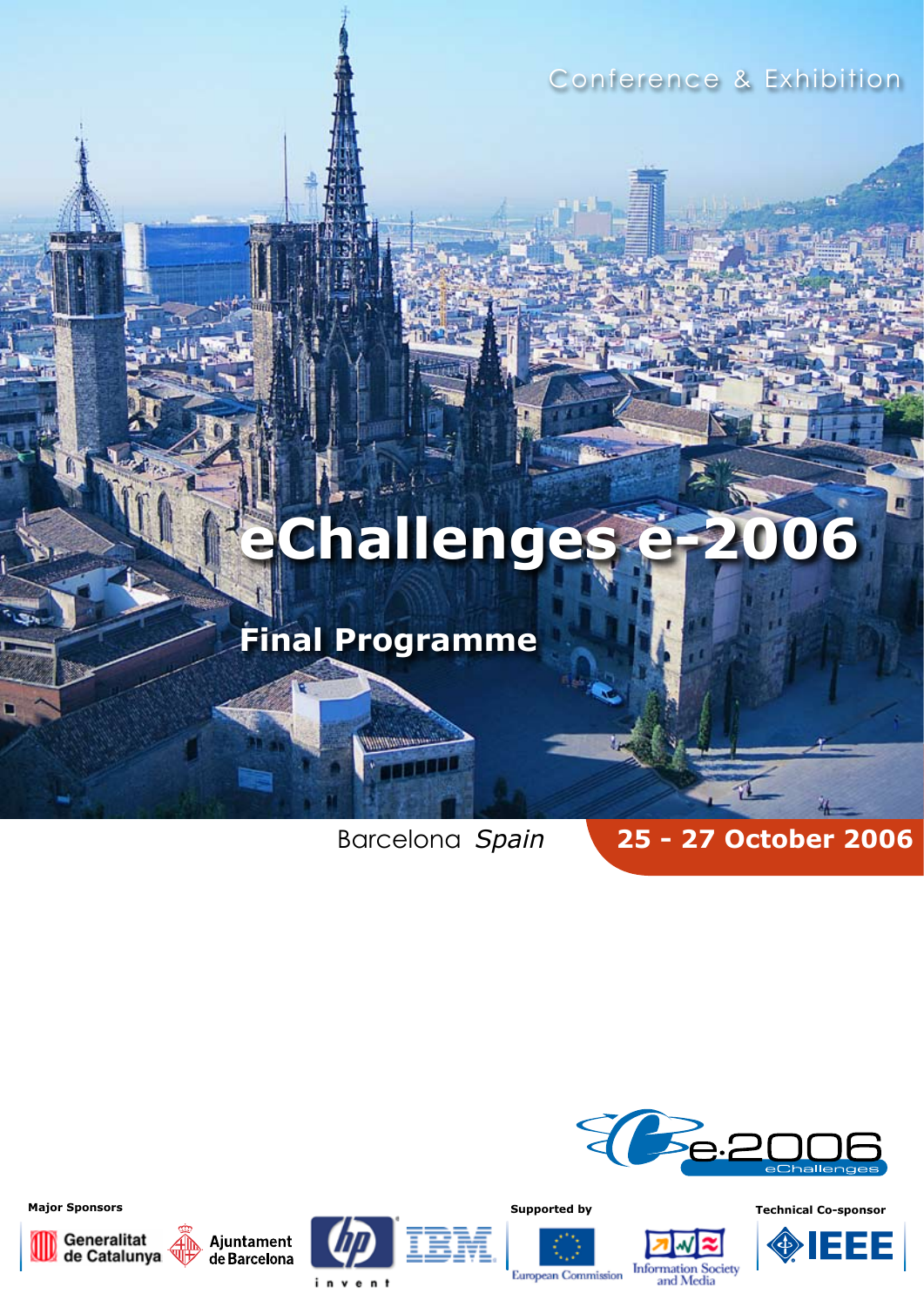## Introduction

The **eChallenges e-2006** Conference Conference takes place 25 – 27 October in Barcelona, Spain. This is the sixteenth in a series of annual conferences supported by the European Commission, which bring together over 600 delegates from leading commercial, government and research organisations around the world to bridge the Digital Divide by sharing knowledge, experience, lessons learnt and good practice.

Thematic areas addressed in the conference programme include Networked Business, eGovernment and eDemocracy, Technology Enhanced Learning, Collaborative Working Environments, eHealth, GRID, Knowledge Management, Smart and Virtual Organisations & International IST Collaboration.

The reputation of the **eChallenges** Conference Series is based on its international perspective and its focus on high quality papers, discussion and networking. Opening and closing plenary sessions feature keynote government, business and research speakers sharing experience, insight and challenges for the future. Thematically focused parallel sessions provide coherence to a programme featuring an invigorating mix of business and government case studies, technical, legal and policy papers and interactive workshops.

**eChallenges e-2006** features a series of special tutorials on Wednesday 25 October presented by European Commission officials on participation in Framework Programme 7 (FP7), focusing on Networked Business, Collaborative Working Environments, Technology Enhanced Learning, GRID, Knowledge and Content Technologies and Software Technologies. There are also tutorial on Future Funding Mechanisms for eGovernment and the results of the European Commission's RFID Consultation Process. European research activities are structured around consecutive multi-annual Framework Programmes. FP7 is under preparation, setting out the priorities – including the Information Society Technologies (IST) Programme – for the period 2007 – 2013. IST is open to international co-operation with the aim to join forces for addressing major challenges, where significant added value is expected to be gained from world-wide R&D cooperation.

The Community Building goals of **eChallenges e-2006** are to facilitate international research cooperation and successful exploitation of research results, to promote knowledge sharing between commercial, government and research organisations, to share experiences about the current state of global eAdoption at sectoral, national and regional levels, to support International Cooperation and open up the European Research Area (ERA) to the rest of the world.

#### **Who will you meet at e-2006?**

**"eChallenges e-2005** *was a success largely due to the ability of the eChallenges Consortium to attract major global players in ICT related applied R&D and formulate a program rich in content, touching the cutting edge of R&D issues and focusing on the most important future trends, while insisting on high level academic performance as manifested in the excellent conference proceedings and documentation. For my colleagues in the Government of Slovenia, for the Slovenian research community and related businesses, the event was very valuable*." *Dr. Jure Zupan, Minister for Higher Education, Science and Technology, Slovenia*

The **eChallenges** Conference Series attracts policy makers, practitioners and researchers from leading commercial, government and research organisations around the world. Participants include Ministers, Director-Generals, Vice-Presidents, senior & middle managers, professors & graduate students, project managers, software engineers and researchers.

**eChallenges e-2006** provides a prestigious international forum to increase awareness of exploitable research results and applications, whether funded privately or at regional, national or European level. The Conference Exhibition provides an

opportunity to showcase research results and applications through technology demonstrations and posters. The eChallenges Community is open, inclusive and welcoming, providing an excellent networking environment to discuss problems and new ideas, share knowledge and experience, and obtain feedback from potential users.

The **eChallenges** Conference Series also provides a unique opportunity to identify partners and opportunities to co-operate in international research projects co-funded by the European Commission under the IST Programme of FP7, as well as discussing proposal ideas with European Commission officials representing different units from DG INFSO.

#### **The Venue**

The **eChallenges e-2006** Conference & Exhibition takes place in the Hotel Princesa Sofia, Plaza Pio XII, Barcelona, which is located in the exclusive Avenida Diagonal. It combines elegant, classic surroundings with high-tech, modern facilities.

#### **Media Partners**



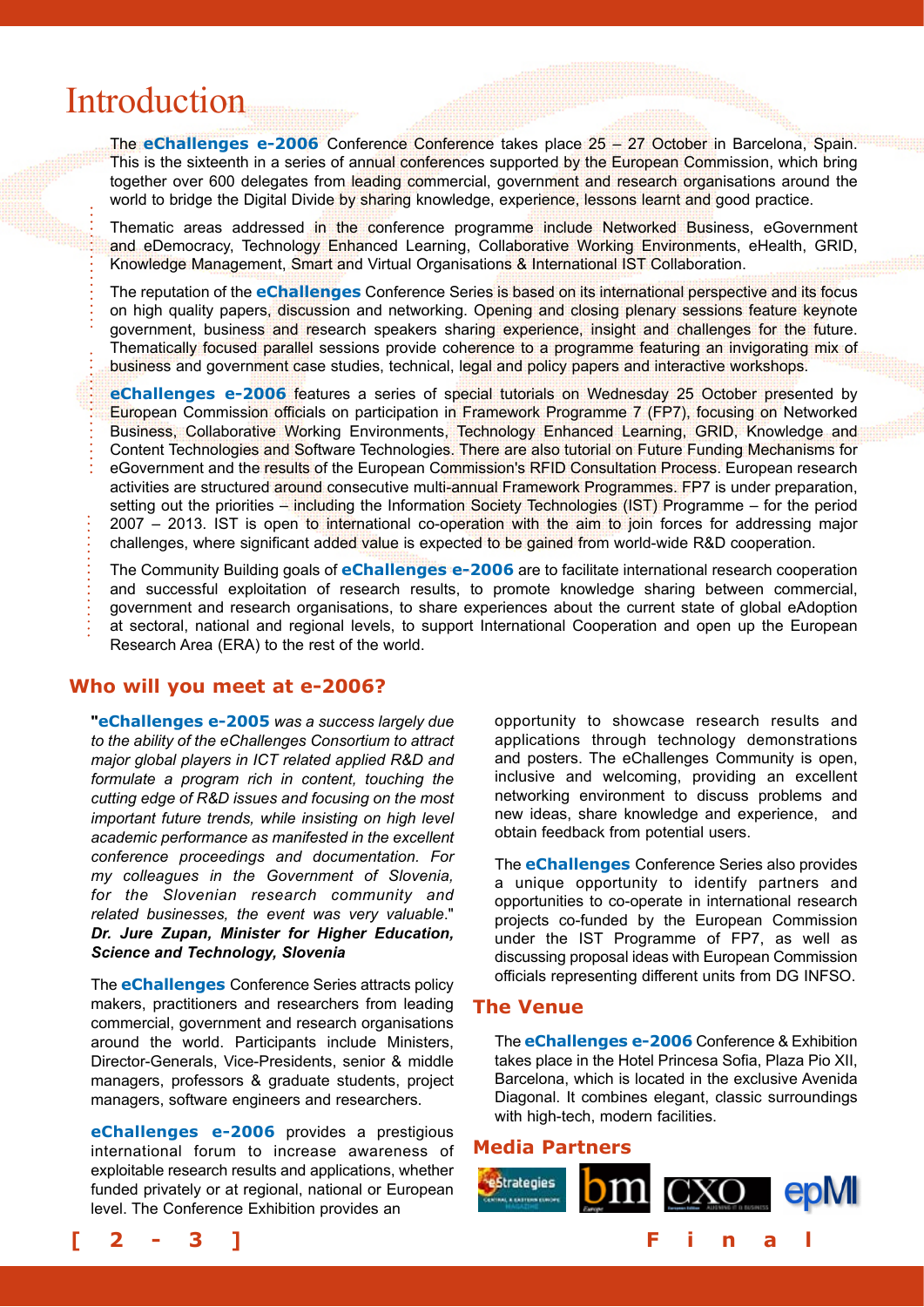#### **The Programme**

The 3-day programme features an invigorating mix of business and government case studies, technical and policy papers and interactive workshops. As well as opening and closing plenary sessions, delegates may participate in almost 80 thematically focused parallel sessions featuring different aspects of Networked Business, eGovernment and eDemocracy, Technology Enhanced Learning, Collaborative Working Environments, eHealth, GRID, Knowledge Management, Smart and Virtual Organisations and International Collaboration on IST. Session Chairs will ensure active discussions and facilitate delegate participation and networking.

The conference programme is complemented by a demonstration and exploitation focused Exhibition, social events including a **Gala Dinner** kindly sponsored by the Generalitat de Catalunya and the Adjuntament de Barcelona (25th October), a **Networking Cocktail Reception** kindly sponsored by IBM (26th October), a comprehensive Partner Social Programme, as well as Post-Conference Tours.

The programme is subject to change, and the **eChallenges e-2006** Organising Committee reserves the right to alter the contents, venue and/or speakers.

#### **Networking Support**

Networking is a key feature of the **eChallenges** Conference Series, and is facilitated in a number of practical ways. Paper and workshop sessions are designed to maximise knowledge sharing by providing time for interactive discussions during the conference programme itself. Coffee and lunch breaks take place in the Exhibition area to maximise exposure for technology demonstrations and posters, and to facilitate further discussion following paper and workshop sessions. Social events are designed to facilitate informal discussion, and the Cyber Café makes it easy to follow up immediately.

A number of dedicated networking areas are provided at the venue to facilitate spontaneous meetings by small groups. Finally, the **Delegate Showcase** on the **eChallenges** portal (**www.eChallenges.org**) allows registered delegates, speakers & exhibitors to publish their own short profile (including research and commercial interests and a photograph), to facilitate networking before, during and after the conference.

### **Cyber Café**

**e-2006** delegates may avail of the printing and Internet facilities provided by the **eChallenges** Cyber Café. Make last minute changes to your conference presentation, follow up immediately on business, research and cooperation opportunities identified through networking at the conference, and keep in touch with colleagues, family and friends.

### **Security, Health and Safety**

Please wear your name badge for all **e-2006**  activities, as it is your identification and allows you access to all Conference facilities. Unfortunately, conferences provide a tempting target for thieves, so please take care of bags, personal computers and other personal belongings.

The organisers cannot accept any responsibility for losses incurred, or for personal health and safety. Delegates should ensure they have personal health insurance and take the usual care when exploring the city of Barcelona. If you or your partner have any special needs or requirements, please contact the Conference Secretariat well in advance of the event.

#### **Hotel Accommodation**

The Conference Organisers have negotiated special B&B rates at the Conference Hotel (**Princesa Sofia Gran Hotel**) as well as the **Torre Catalunya Gran Hotel** and **Hotel Expo Barcelona** (which are beside one another, ten minutes by Metro from the Princesa Sofia). By staying in one of these hotels, you will maximise networking opportunities with other conference delegates, presenters and exhibitors.

**eChallenges e-2006** delegates are strongly recommended to book their accommodation online early, as Barcelona is very busy the week that the Conference takes place. While the Conference Organisers will try to accommodate delegates' first choice, rooms will be allocated on a first-come, firstserved basis. More information is available on the **eChallenges** portal (**www.eChallenges.org**).

#### **Gala Dinner**

The Organising Committee are pleased to announce that a **Gala Dinner** sponsored by the Generalitat de Catalunya and Ajuntament de Barcelona will take place on Wednesday 25 October. Tickets for the Gala Dinner are restricted due to available space, and assigned on a first-come, first-served basis.

#### **Networking Reception**

The Organising Committee are pleased to announce that a **Networking Cocktail Reception** sponsored by IBM will be held in the Exhibition area on Thursday 26 October from 6pm.

It is necessary for all delegates and Accompanying persons to confirm participation at both social events as part of Online Registration to secure tickets.

```
[ 2 - 3 ] F i n a l P r o g r a m m e
```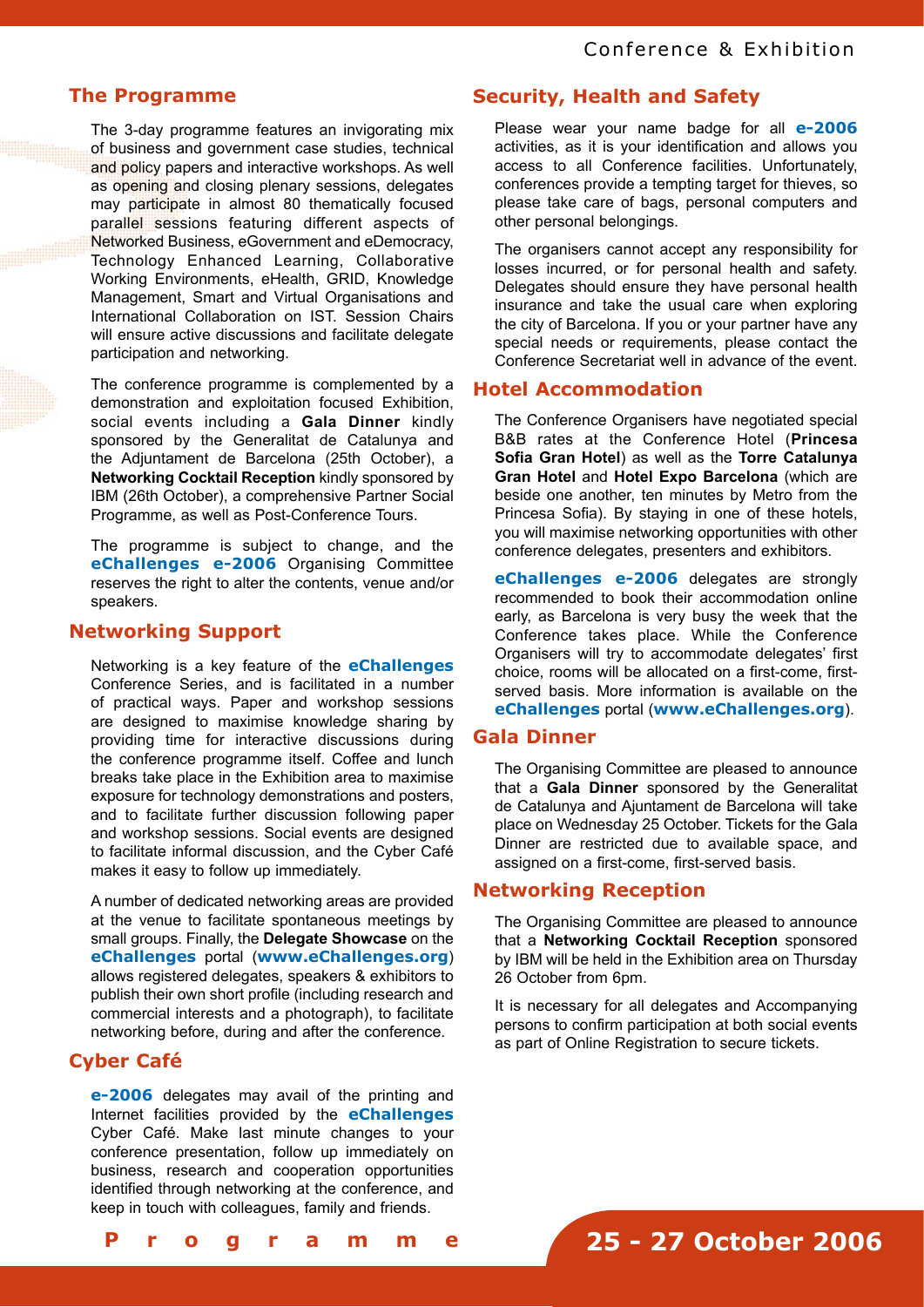#### **How to get there**

The airport is located 12 kilometres outside the city, to the south. It has direct scheduled flights from most European and international cities, with additional indirect flights via Madrid. Transport from the airport to the city centre can be made by Train (Fare: €1.50, Daily 6.13am - 11.40pm), Aerobús (Fare: €3.75 oneway / €6.45 return - valid for one week, Monday-Friday 6am. to Midnight / Saturday, Sunday and public holidays 6.30am - Midnight) or taxi.

#### **Train** (**www.renfe.es**)

Trains leave from the Airport to the station for the Princesa Sofia, Torre Catalunya and Expo Hotels every 30 minutes. The train takes 17 minutes to arrive at **Barcelona Sants Station**. For Torre Catalunya & Expo, exit station and walk 2 minutes to hotel. For the Princesa Sofia, change to L3 Metro (Direction Zona Universitària) and get off at Maria Christina station. Exit station and walk 5 minutes to Conference Hotel.

#### **Aerobús** (**www.emt-amb.com**)

Aerobús from Airport to Princesa Sofia, Torre Catalunya and Expo leaves every 12 minutes, Aerobús takes c.40 minutes to get to **Barcelona Sants Station**. For Torre Catalunya and Expo, exit Aerobús and walk 2 minutes to hotel. For the Princesa Sofia, change to L3 Metro (Direction Zona Universitària) and get off at Maria Christina station. Exit station and walk 5 minutes to Conference Hotel.

Delegates may avail of the *Barcelona City Card,* featuring free travel on public transport and discounts and free offers at museums, cultural venues, entertainment, leisure attractions, evening venues, shops and restaurants. Every card (valid for 1 - 5 days), comes with a FREE guidebook and city map.

A *tax*i will cost approximately €20 from the airport to either the Princesa Sofia, Torre Catalunya or Expo.

#### **Major Places of Interest**

Barcelona, the regional capital of Catalunya, and Olympic City in 1992, offers a unique mixture of architecture and cultural heritage. Barcelona is very accessible with a comprehensive public transport system that will make it easy for you to see everything this beautiful and historic city has to offer.

With Gaudi landmarks throughout the city (Guell Park, Batllo House, Sagrada Familia Cathedral), Barcelona also has areas like La Rambla (linking Plaça Catalunya to Estatua de Colón - Columbus Statue - a boulevard full of kiosks, restaurants, flower shops, stores and art), and the Gothic Neighbourhood with its wide range of main public buildings (Palacio de la Generalitat, the Auntamineto, Palacio Real).

The 1992 Olympics provided an opportunity to transform the waterfront with promenades, beaches, marinas, restaurants, leisure attractions & housing.

### **Sponsorship Opportunities**

**e-2006** offers a variety of Sponsorship Opportunities to enhance your organisation's image with the international IST research community. Prominent notice will be given to sponsors on the conference portal, in the Exhibition area, promotional e-mails and press releases, together with other benefits and promotional opportunities.

Major sponsors for **e-2006** include Generalitat de Catalunya, Ajuntament de Barcelona, Hewlett-Packard Europe and IBM. **eChallenges e-2006** is also supported by the European Commission.

Technical co-sponsors include IEEE Region 8 (Europe, Middle East, Africa), IEEE Spain Section, IEEE Spain Computer Chapter, IEEE Spain Signal Processing & Communications Joint Chapter, IEEE UKRI Computer Chapter, IEEE Control & Communication (Ireland) Joint Chapter and Colegio Oficial de ingerieros de Telecomunication.

Previous sponsors include the European Commission, Municipality of Bologna, City of Vienna, Austrian Ministries of Transport, Innovation & Technology and Economic Affairs & Employment, Slovenian Ministry of Higher Education, Science & Technology, Alcatel, HP, IBM and Telekom Austria.

A number of Sponsorship opportunities are still available, with Sponsorship applications considered on a first-come, first-served basis.

To request a sponsorship proposal, please contact the Conference Secretariat - **secretariat@ eChallenges.org**

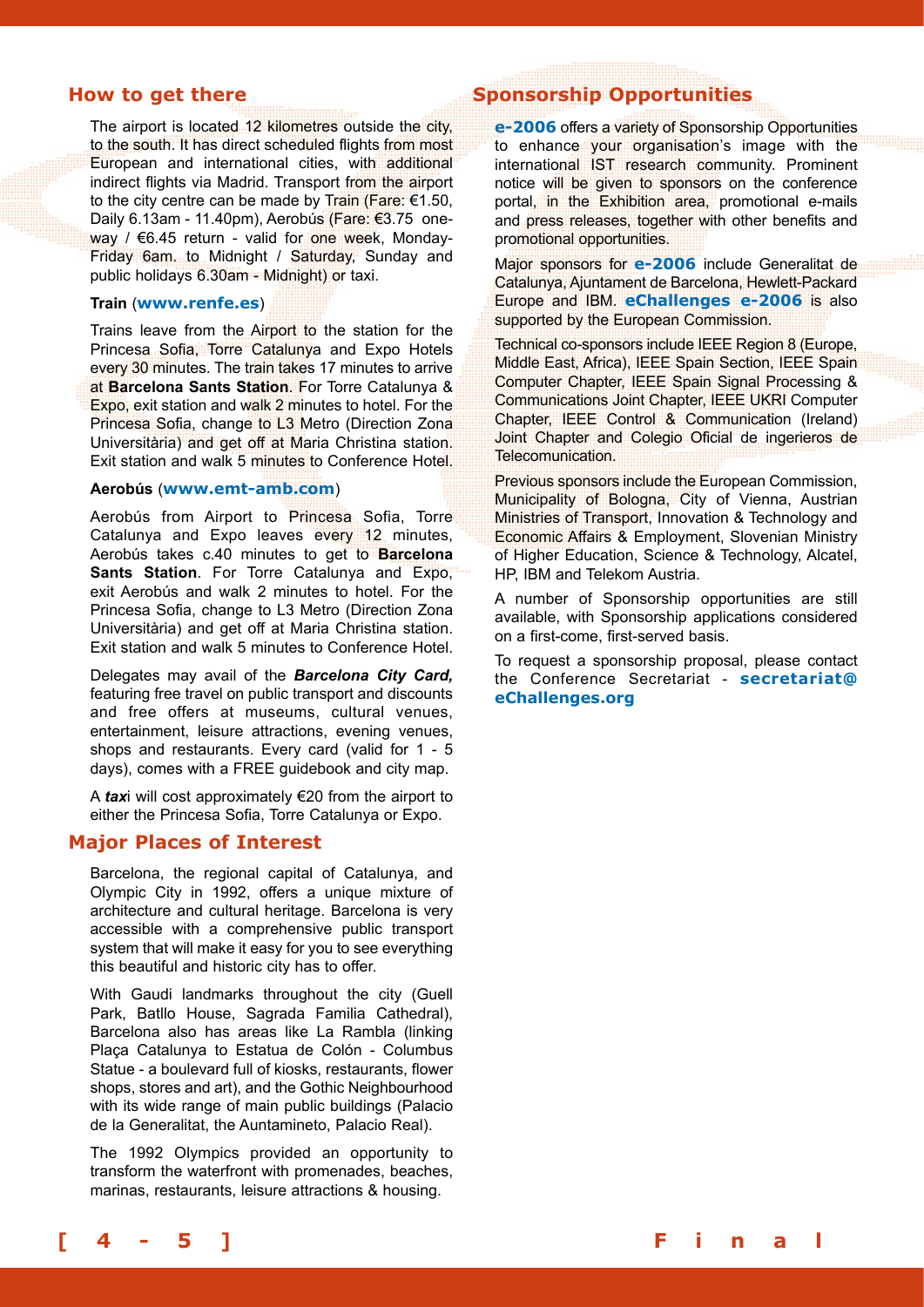## **Plenary Session Speakers**

Keynote speakers already confirmed include:

- **Ernest Maragall,** Secretary of the Government, Generalitat de Catalunya
- **Maravillas Rojo Torrecilla,** Councillor for Employment and Innovation, Ajuntament de Barcelona
- **Dave Broster,** Head of eTEN Unit, European Commission
- **Joao Da Silva,** Director of the European Commission
- **Matthias Kaiserswerth,** VP Research, Director Zurich Research Laboratory, IBM
- **Auke Leenstra,** Ministry of Economic Affairs, Netherlands
- **Bernard Meric,** Senior Vice President, External Affairs EMEA, Hewlett Packard Europe
- **Rosalie Zobel,** Director of the European Commission











**Rosalie Zobel,<br>European Commissior** 

### **International Programme Committee**

A distinguished Programme Committee has been formed to review and provide actionable feedback on extended abstracts, draft final papers and presentations, and chair sessions.

*The* **e-2006** *Programme Committee includes*

- **Paul Cunningham,** IIMC, Ireland (Chair)
- **Dr. Robert Alard,** ETH Zurich, Switzerland
- **Pete Bramhall,** Hewlett-Packard Laboratories, UK
- **Dr. Jonathan Cave,** RAND Europe, UK
- **Miriam Cunningham,** IIMC, Ireland
- **Prof. Stephen Curwell,** University of Salford, UK
- **Kim Davis,** Research Council of Norway • **Dr. Sharon Dawes,** Center for Technology in
- Government, University at Albany SUNY, USA • **Prof. Jose Delgado-Penin,** Universitat Politècnica
- de Catalunya, Spain
- **Prof. Asuman Dogac,** Middle East Technical University, Turkey
- **David Esteban,** TECHFORCE S.L., Spain
- **Prof. José C. González,** Universidad Politécnica de Madrid, Spain
- **Valerie Gregg,** Information Sciences Institute, University of Southern California, USA
- **Dr. Nenad Ivezic,** NIST, USA
- **Prof. Bernhard Katzy,** CeTIM, Netherlands
- **Oriol Lloret,** Generalitat de Catalunya, Spain
- **Gareth MacNaughton,** HP Europe, Belgium
- **Prof. Ann Macintosh,** Napier University, UK
- **Jesse B.T. Marsh,** Atelier Studio Associato, Italy
- **Mícheál Ó Foghlú,** TSSG, WIT, Ireland
- **Alvaro Oliveira,** Alfamicro Lda., Portugal
- **Dr. Stephan Raimer,** Wirtschaftsförderung und Technologietransfer Schleswig-Holstein GmbH, **Germany**
- **Jonathan Sage,** IBM Business Consulting, Belgium
- **Prof. Paul Schoensleben,** ETH Zurich, Switzerland
- **Hans Schaffers,** Telematica Instituut, Netherlands
- **Dr. Philip Seltsikas,** University of Surrey, UK
- **Peter Stanbridge,** Korora Limited, UK

**[ 4 - 5 ] F i n a l P r o g r a m m e**

- **Richard Stevens,** Insiel SpA, Italy
- **Prof. Anibal R. Figueiras Vidal,** Universidad Carlos III de Madrid, Spain
- **Prof. Roger Wallis,** Royal Institute of Technology, Sweden
- **Peter Weiss,** AIFB, University of Karlsruhe, **Germany**
- **Stefan Wesner,** HLRS, Germany

#### **Organising Committee**

- **Miriam Cunningham,** IIMC, Ireland
- **Paul Cunningham,** IIMC, Ireland



### **Conference Secretariat**

IIMC Ltd 13 Docklands Innovation Park, 128 East Wall Road, Dublin 3, Ireland Tel: +353 (0) 1 8170607 Fax: +353 (0) 1 8170606 e-mail: **secretariat@eChallenges.org**

#### **Conference Portal & Delegate Showcase**

## **www.eChallenges.org**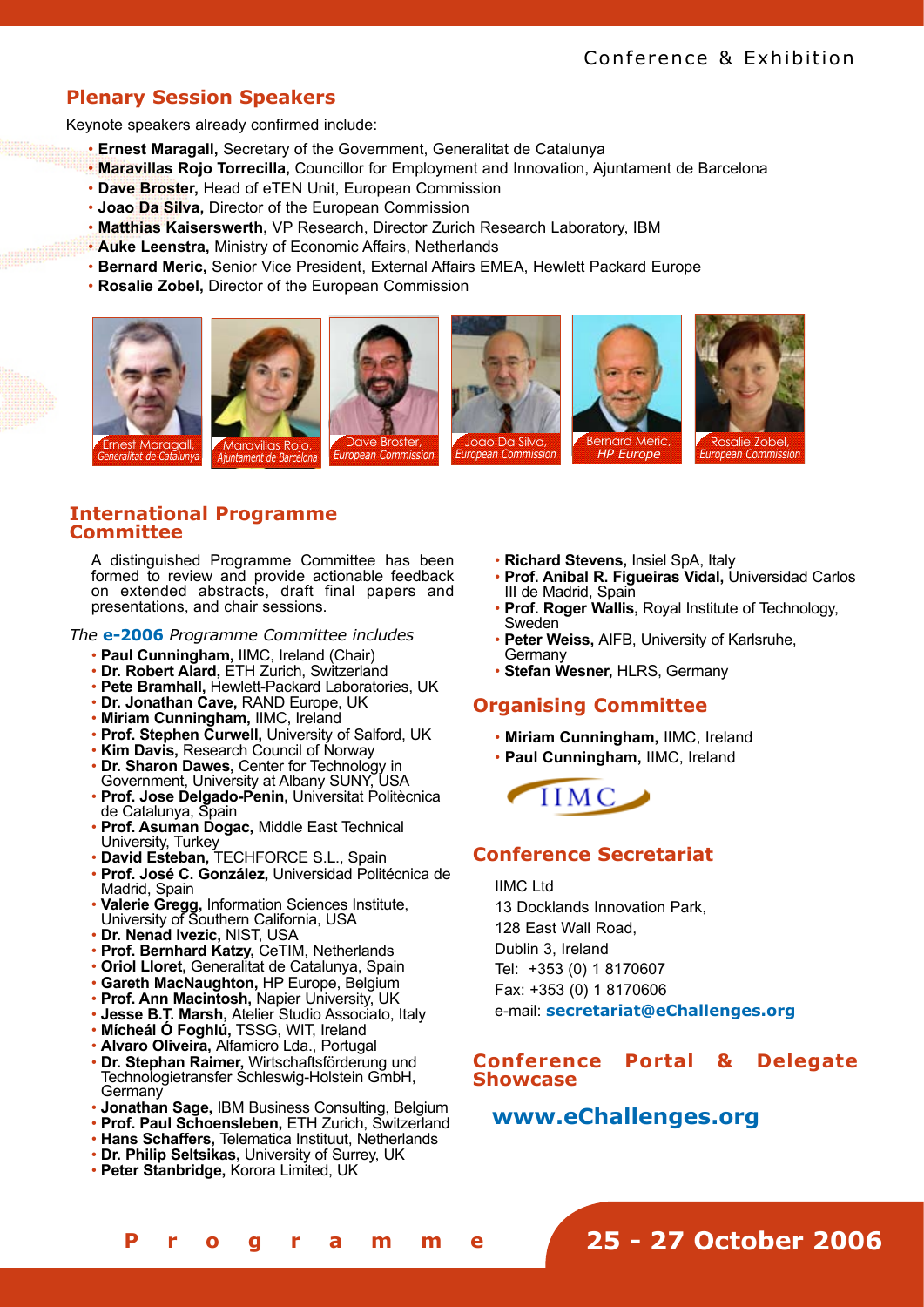## Wednesday, October 25, 2006

#### Registration

#### 09:15 Opening Plenary 1a

#### Chair: Joao Da Silva, European Commission, Belgium

**Barcelona - City of Innovation** Maravillas Rojo Torrecilla, Councillor for Employment and Innovation, Ajuntament de Barcelona

#### **Strategies for our Networked Future**

Joao Da Silva, European Commission, Belgium

**Implementing ICT Policies through Sustainable eServices** Dave Broster, European Commission, Belgium

**Shared Services, How to Increase Effectiveness and Efficiency in the Public Sector**

Bernard Meric, Hewlett-Packard Europe, Switzerland

**Why Do We Need eGovernment Services So Urgently?** Ernest Maragall, Secretary of the Government, Generalitat de Catalunya

#### 10:50 Coffee Break: Exhibition & Networking

#### 11:30 Session 2a: Networked Business 1: Case Studies

#### Chair: Jose C. Gonzalez, Universidad Politecnica de Madrid, Spain

**Extended Postal Enterprise: Using Technology to Improve Customer Value and Empower Franchisees in Integrated Business Framework**

Damir Trninic, Post Serbia, Serbia & Montenegro

**The Effects of Standards-based eBusiness in the Public Sector: A Project Status Report**

Eva Söderström, University of Skövde, Sweden

**Consolidating Usability - Case Study on Implementing the "Styleguide-Web"**

Stephan Raimer, Wirtschaftsförderung und Technologietransfer Schleswig-Holstein GmbH, Germany

#### 11:30 Session 2b: eGovernment 1: Process Issues

Chair: Per Blixt, European Commission, Belgium

#### **Building Response Capacity through Cross-boundary**

**Information Sharing: The Critical Role of Trust** Theresa Pardo, Center for Technology in Government, University at Albany, State University of New York, United States

**Strategic Options for Pan-European E-Government Interoperability**

Libor Neumann, ANECT a.s., Czech Republic

**Virtual Revenue Administration, Turkey: An Innovative Implementation of ICT and BPR towards a Citizen-Centric Tax Authority**

Yenal Gogebakan, cybersoft, Turkey

**Uptake in Online Tax Filing in Ireland (ROS)**

Sean Cosgrove, Revenue Commissioners, Ireland

**Knowledge-Process-Reengineering for e-Governance** Gianluca Misuraca, EPFL, Switzerland

#### 11:30 Session 2c: Collaborative Work 1: Collaboration & Design Issues

#### Chair: Teresa De Martino, European Commission, Belgium

**openAdap.Net: A Collaborative Sharing Environment** Javier Iglesias, University of Lausanne, Switzerland **Design and Emotions have a Key Role in the Next Generation of Goods and Services**

Miguel Tito, IBV, Spain

**Adaptive Complexity Management for Industrial Collaborations** Uta Schminke, WZL, Germany



#### **Introduction of Geolocalisation Devices in the Workplace: Socio-legal Issues**

Nicole Turbe-Suetens, Distance Expert, France

#### 11:30 Session 2d: Technology Enhanced Learning 1: Collaborative Learning Chair: Marco Marsella, European Commission, Luxembourg

**iCamp: The Educational Web for Higher Education in an Enlarged Europe**

Barbara Kieslinger, Centre for Social Innovation, Austria **Future of Knowledge Management in Higher Education Research in Singapore**

Ching Leen Chiam, National Institute of Education, Nanyang Technological University, Singapore

**New Conceptual Paradigms for Introducing Group Work and Group Based Technology in the Higher Education Environment** Alan Hogarth, Glasgow Caledonian University, United Kingdom

**From Peer Learning to P2P Learning - New Life or Obsolescence for the Traditional Learning Institutions?**

Ulf Blomqvist, VINNOVA - Swedish Governmental Agency for Innovation Systems, Sweden

#### 11:30 Session 2e: Smart & Virtual Organisations 1: Applications

Chair: Nenad Ivezic, National Institute of Standards and Technology, United States

**Service Operating Cost Transparency in Customer and Supplier Relationships**

Oliver Schneider, ETH Zurich, Switzerland

**Cold-Trace: a Mobile-based Traceability Solution Rendering Fleet Management more Effective** Yolanda Ursa, INMARK, Spain

**Personal Attribute Provider: A Secure Framework for Personal Attribute Exchange on the Internet** Yoji Maeda, Next Generation Electronics Commerce Promotion

Council of Japan (ECOM), Japan

11:30 Session 2f: eHealth 1: Issues & Case Studies

#### Chair: Asuman Dogac, Middle East Technical University, Turkey

**Semantic Web in Medicine: The Role of Ontologies** Paola di Giacomo, University La Sapienza of Rome, Italy

**Construction of a Process Model for the Integration of Formal Methods in the Development of Medical Guidelines** Mar Marcos, Universitat Jaume I, Spain

**eChallenges in the Implementation of eHealth Services Over a Hybrid Network Architecture**

Angelina Kouroubali, Foundation for Research & Technology-Hellas, **Greece** 

**Business Potential for e-Health Value-added Services: an Application on Orphan Drug Market** Stefano Bianchi, Softeco Sismat S.p.A., Italy

11:30 Session 2g: SME Industrial Issues

#### Chair: Richard Stevens, Insiel SpA, Italy

**An ICT-supported Methodology for Expert Identification in the Technology Monitoring Process** Sven Schimpf, Fraunhofer IAO, Germany

**Towards Effective Knowledge Management: A Requirements Analysis of European Manufacturing SMEs** Kathryn Cormican, CIMRU, NUI Galway, Ireland

**Open Sources to Empower SMEs** Henk de Poot, Telematica Instituut, Netherlands **SME Interoperability Establishing Methodology: a Guided Roadmap for the Journey to Interoperability**

Igor Santos, European Software Institute, Spain

Chair: Philip Seltsikas, University of Surrey, United Kingdom

#### **Multi-Stakeholder Partnerships: Mechanisms and Emerging Environments for International Collaboration**

Puvan J Selvanathan, Global Knowledge Partnership, Malaysia **The Field of IS and Indian Reasoning: Making a Case for an** 

**Inclusive Research Agenda** Sudhanshu Rai, Copenhagen Business School, Denmark

**Experiences and Approach to Exploitation for Large Research Projects**

María Aránzazu Toro Escudero, Telefónica I+D, Spain

11:30 Session 2h: International Cooperation Issues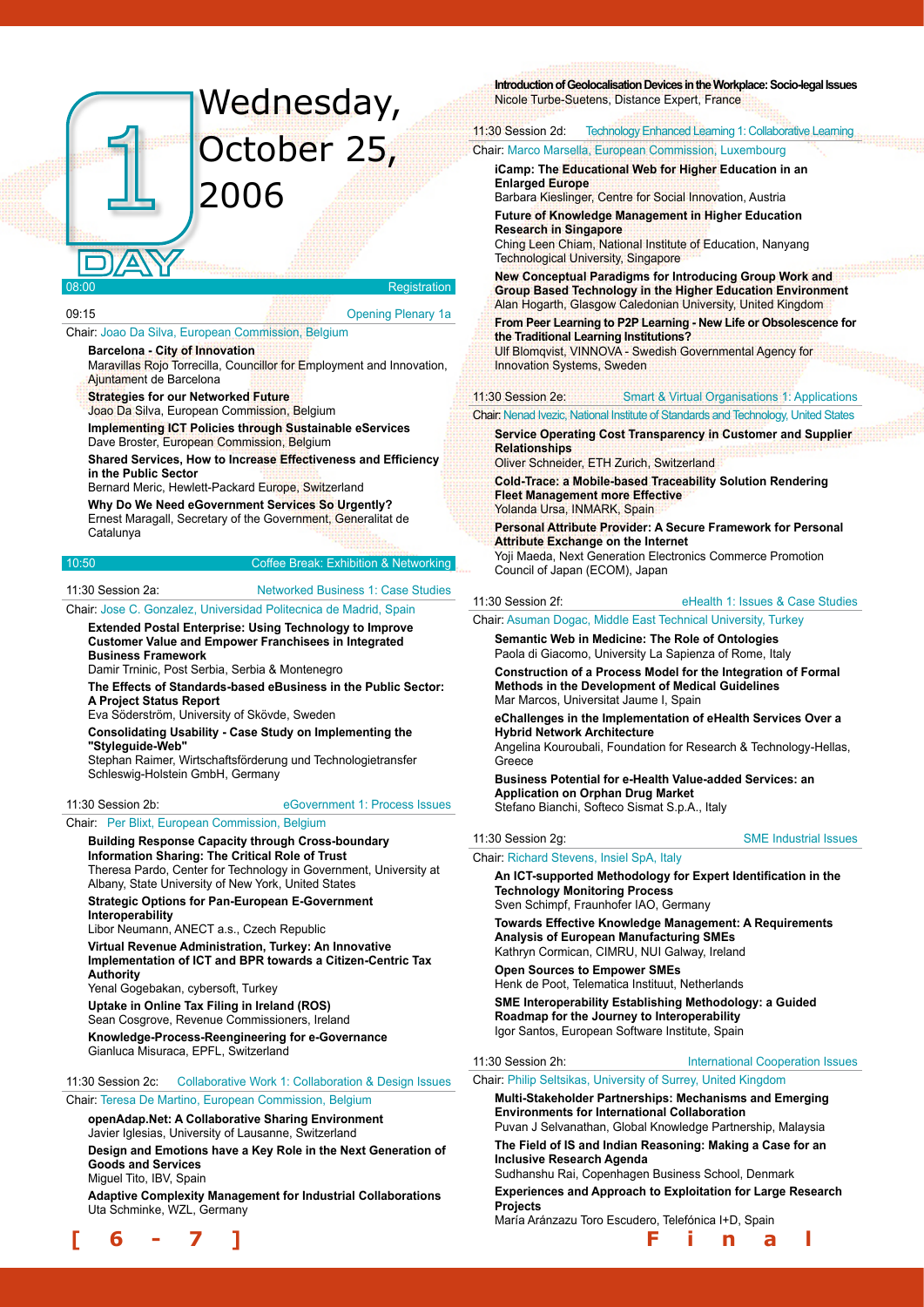| l 13:00 Lunch Time: | <b>Exhibition &amp; Networking</b>        |
|---------------------|-------------------------------------------|
| 14:00 Session 3a:   | <b>Networked Business 2: Applications</b> |
|                     |                                           |

Chair: Paul Schoensleben, ETH Zurich, Switzerland

#### **Existing Applications for Networked Business: Current State of Adoption on the basis of the latest e-Business W@tch Findings** Georgios Karageorgos, European Commission, Belgium

**E-Med Tex-Net: Cluster for the Development of a Euro-Mediterranean Partnership Network in the Textile Clothing Sector**  Hazem Abbas, Ain Shams University, Egypt

#### **Business Integration for eServices in collaborative Car Breakdown Support**

Tobias Brosze, FIR: Institute for Operations Management at RWTH Aachen, Germany

#### **Economics of a Portal for Teenagers: Making Mix of Real and Virtual Life Profitable**

Andrzej P. Urbanski, Poznan University of Techology, Poland

#### 14:00 Session 3b: eGovernment 2: Delivery & Assessment of eGovernment Services

Chair: Sharon Dawes, University at Albany/SUNY, United States

#### **The 'Barcelona Model' of eGovernment**

Jose-Ramon Rodriguez, City Council of Barcelona, Spain

**An Intelligent Front-End for Government Websites** Peter Cruickshank, Napier University, United Kingdom

#### **Mobile Services for Government**

Ljupco Antovski, Institute of Informatics, The Former Yugoslav Republic of Macedonia

#### **ORIENT: An Expert-based Tool for Assessing the User-Orientation of eServices**

Alexandros Mourouzis, Foundation for Research and Technology-Hellas (FORTH), Greece

**The e-Citizen Charter as an Instrument to boost e-Government** Matt Poelmans, ICTU (e-Citizen Programme), Netherlands

#### 14:00 Session 3c: Collaborative Working Environments 2: Case Studies

#### Chair: Hans Schaffers, Telematica Instituut, Netherlands

#### **Towards the Experimental Work of Ubiquitous Workware and Collaboration**

Masayoshi Furuya, Japan Business Machine and Information System Industries Association, Japan

#### **Lessons Learned from the Successful Implementation of a Structured Change Management Approach** Andy Croft, United Kingdom

**European Semantic Portal on Workplace Safety**

Ainhoa Llorente Coto, ROBOTIKER FOUNDATION, Spain

**Adoption of a Collaborative Working Environment by the European Research Community of Human Factors for Intelligent Transport Systems**

Arnaud Bonnard, INRETS, France

**[ 6 - 7 ] F i n a l P r o g r a m m e**

14:00 Session 3d: Technology Enhanced Learning 2: Learning Objects & Collaboration Chair: Stephan Raimer, Wirtschaftsförderung und Technologietransfer Schleswig-Holstein GmbH, Germany

#### **Making Learning Objects Useful with Semantic Web Services** Nuria De Lama, Atos Origin, Spain

**Establishing Technical Quality Criteria for Learning Objects**  Fredrik Paulsson, Umeå University, Sweden

**European Schoolnet: Building a pan-European Learning Resource Exchange for Schools**

Jim Ayre, Multimedia Ventures, United Kingdom

**e-COMODE Services for the Implementation of Collaborative Modelling Environments in Schools** Esther Casado, Atos Origin SAE, Spain

14:00 Session 3e: Smart & Virtual Organisations 2: Collaboration & Indicators Chair: Robert Alard, ETH Zurich, Switzerland

**Status and Trends in the Coordination and Integration of Business Related Services into the Manufacturing Supply Chain** Bogdan Nitu, FIR, Germany

## Conference & Exhibition

#### **Peer-to-Peer Based Lifecycle Management for Collaborative Business Processes**

Philipp Walter, German Research Center for Artificial Intelligence (DFKI), Germany

**Ontology-Based Reusable Process Patterns for Collaborative Work Environments in the Construction Industry** Peter Katranuschkov, Dresden University of Technology, Germany

**icBENCH - Key Performance Indicators for the Portuguese Construction Industry**

Henriqueta Nóoa, FEUP- Engineering Faculty of Porto, Portugal

14:00 Session 3f: eHealth 2: Applications

#### Chair: Dave Broster, European Commission, Belgium

**ORTHOSIM: the European Simulation Service Provider (SSP) for Orthopaedic Surgery** 

Ana-Cruz García, Instituto de Biomecánica de Valencia, Spain **A Framework for Decision Support Systems Creation: Application to the Cardiovascular Diseases Domain**

Maria Tzima, Unit of Medical Technology and Intelligent Information Systems, Greece

**SAPHIRE: A Semantic Web Service based Clinical Guideline Deployment Infrastructure Exploiting IHE XDS** Gökçe Banu Laleci, Middle East Technical University, Turkey

#### 14:00 Session 3g: SME Collaboration & Integration Issues

Chair: Peter Weiss, AIFB, University of Karlsruhe, Germany

**Supporting E-Business Integration in North Wales**

Thomas Kirkham, University of Wales Bangor, United Kingdom **Advanced Web GIS-based Services for Increasing Competitiveness of SMEs in the European Wine Industry**

Massimo Bertoncini, Engineering Ingegneria Informatica, Italy **Knowledge-based Collaborative Environment for SMEs in Construction Sector** 

Mikel Sorli, LABEIN, Spain

**A Sustainable Approach to Promote Collaboration among Europe's Small and Medium Enterprise Industrial Clusters** Jannicke Baalsrud Hauge, BIBA, Germany

#### 14:00 Session 3h: New Member States and Candidate Countries

Chair: Jonathan Cave, RAND Europe, United Kingdom

**Modeling ICT Diffusion**

Iskra Popova, Mid Sweden University, Sweden **Support Organisations to Benefit from European Initiatives: the Star-net Project**

Gil Gonçalves, University of Porto, Portugal

**Regional Cooperation as a Way for Information Society Development in South-East Europe (SEE)** Marijana Vidas Bubanja, Stability Pact for SEE, Serbia

**An Approach in ERA Building – the Case of the Project ALIPRO** Borka Jerman Blazic, Jožef Stefan Institute, Slovenia

#### 15:30 Coffee Break: Exhibition & Networking

16:00 Session 4a: Networked Business 3: Issues & Applications Chair: Stefan Wesner, High Performance Computing Centre Stuttgart, Germany

**Process-Based Performance Measurement of Networked Businesses** Thomas Matheis, German Research Center for Artificial Intelligence (DFKI), Germany

**A Multi-Agent Market Simulator to support Negotiation Decision Making**  Maria João Viamonte, Instituto Superior de Engenharia do Porto, Portugal

**Enterprise Model Driven Creation of Business Protocols** Timo Kahl, DFKI, Germany

**Business Rule-enabled Process Modelling** Dirk Werth, DFKI, Germany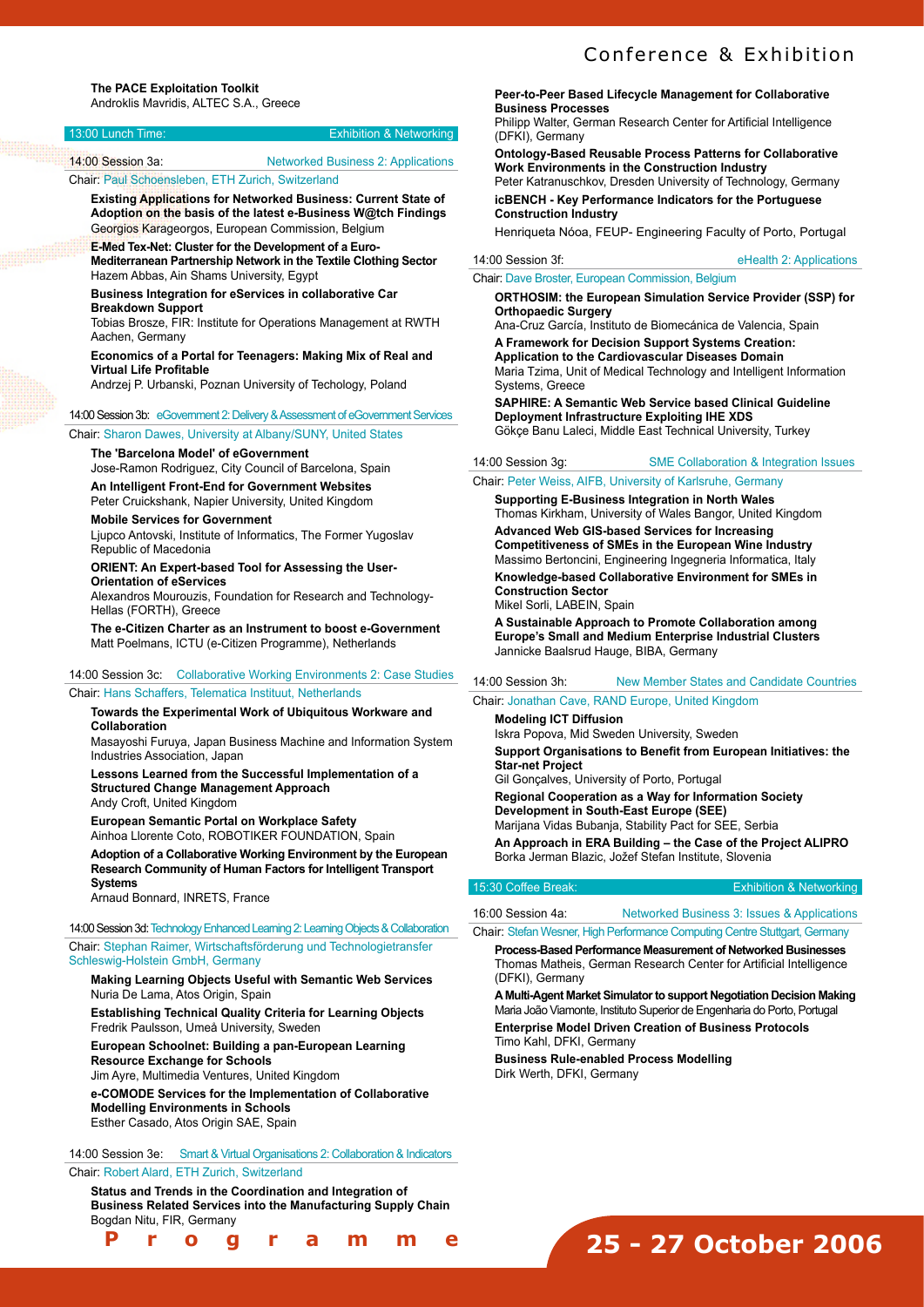16:00 Session 4b: eGovernment 3: Case Studies

Chair: Stephen Curwell, University of Salford, United Kingdom

**Online Booking and Payment Services of Turin Municipality Structures and Services**

Franco Carcillo, City of Turin, Italy

**Online Delivery of Vehicle Registration Services in Slovenia** Teja Batagelj, Ministry of Public Administration, Slovenia

**eGovernment Development in Lithuania** Rimantas Gatautis, Kaunas University of Technology, Lithuania

**Virtual Planning through the use of Interoperable Environmental Simulations and OpenGIS GML**

Souheil Soubra, Centre Scientifique et Technique du Batiment, France **eGovernment in Shanghai: The Exploration and Practice of Urban Management Based on Gridded Management Theory** Yuanfang Wang, Shanghai Jiaotong University, China

#### 16:00 Session 4c: Collaborative Work 3: Living Labs

#### Chair: Jesse Marsh, Atelier Studio Associato, Italy

**Wearable Computing and Living Labs – Synergy at Work** Michael Boronowsky, TZI Universität Bremen, Germany **Lessons Learned from Two Dutch Living Labs: Freeband & Kenniswijk**  Ingrid Mulder, Telematica Instituut, Netherlands

**Madeira Island Living Lab Rural Domain**

Tunde Kallai, X10D International IT Services Hungary Kft., Hungary

16:00 Workshop 4d: Next Generation in Technology Enhanced Learning Chair: Pierluigi Ritrovato, DIIMA-CRMPA, Italy

**A Model for the Efficient Representation and Management of Online Collaborative Learning Interactions**

Santi Caballé, Open University of Catalonia, Spain

**Application of a Virtual Scientific Experiment Model in Different Educational Contexts** Anna Pierri, CEMSAC, Italy

**Creation and Delivery of Adaptive Unit of Learning using the ELeGI Software Architecture: the VSE Model Implementation Case Study** Pierluigi Ritrovato, DIIMA-CRMPA, Italy

**L4All - A Web-service based System for Lifelong Learners** Alexandra Poulovassilis, Birkbeck, University of London, United Kingdom

16:00 Session 4e: Smart & Virtual Organisations 3: Product Related Issues Chair: Bernhard Katzy, CeTIM, Germany **Towards a Process Reference Model for the Management of Industrial Services** Andreas Nobs, ETH Zurich, Switzerland **A Lean Solution for Modeling and Analysing Production Networks of SMEs** Soeren Guenther, ETH Zurich, Switzerland **Improving the Use and Exchange of Information in Industrial Service Organisations** Andre Minkus, ETH-Zurich, Switzerland

## 14:00 Session 4f: eHealth 3: Telemedicine Applications & Case Studies

Chair: Asuman Dogac, Middle East Technical University, Turkey

**Effectiveness of International Trans-Telephonic ECG System Use in Clinical Practice for Patients Awaiting Elective CABG Surgery at Home** Giedrius Vanagas, Kaunas University of Medicine, Lithuania **Lyra: Home Hospitalisation Distributed Management System** Vicente Traver Salcedo , ITACA, Spain

**Extension of Asynch-NET Architecture for Telemedicine: Network for Clinic Centers in the Rural Areas of Developing Countries**  Kenedy Greyson, University of Dar es Salaam, United Republic of Tanzania

**Performance Evaluation of a Flexible Framework Proposal for eGovernment Applications Using the Return Path of Digital Television** Mauro Margalho Coutinho, UNAMA, Brazil

16:00 Workshop 4g: Towards a Single European Information Space for SMEs Chair: Michael Matthiesen, Universitaet Stuttgart, Germany

**The SEEM path to a Single European Information Space** Ricardo Goncalves, UNINOVA, Portugal

**Digital Ecosystems of Small Companies in the Enlarged Europe** Flavio Bonfatti, University of Modena and Reggio Emilia, Italy



|                                                              | in the Single European Information Space for SMEs<br>Silvia Sancho Silvestre, AITEX, Spain                                           | <b>Towards Ontology Based Information and Communication Systems</b> |
|--------------------------------------------------------------|--------------------------------------------------------------------------------------------------------------------------------------|---------------------------------------------------------------------|
| <b>Single European Information Space</b>                     | Taking Advantage of STEP, MDA, and SOA to Push SMEs towards a<br>Carlos Agostinho, UNINOVA, Portugal                                 |                                                                     |
| 16:00 Workshop 4h:                                           | <b>IST Initiatives in Africa</b>                                                                                                     |                                                                     |
|                                                              | Chair: Paul Cunningham, IIMC Limited, Ireland                                                                                        |                                                                     |
| <b>Mozambique</b><br><b>Chris Morris, CSIR, South Africa</b> | A Comparative Study of eAdoption Activities in South Africa and                                                                      |                                                                     |
| Lourino Chemane, UTICT, Mozambique                           | e-Government and Architecture Principles Government Portal Case Study                                                                |                                                                     |
| the Public Service in Botswana                               | An Assessment of E-Skills, ICT Policies, Strategies and Infrastructure in<br>Dorothy Mpabanga, University of Botswana, Botswana      |                                                                     |
| <b>Republic of Tanzania</b>                                  | eAdoption in Semi-Urban and Rural Communities in Tanzania<br>Hamisi Nguli, Tanzania Commission for Science and Technology, United    |                                                                     |
| and Cost-effectiveness                                       | Information and Data-sharing: Promoting Integration, Efficiency<br>Henry Alamango, Commonwealth Network of IT for Development, Malta |                                                                     |
|                                                              |                                                                                                                                      |                                                                     |
| 17:30 Tutorial 5a:                                           | Networked Business 4: Current Research & FP7<br><b>Networked Business: Current Research &amp; Future Directions</b>                  |                                                                     |
|                                                              | Marion Le Louarn, European Commission, Belgium                                                                                       |                                                                     |
|                                                              | 17:30 Tutorial 5b eGovernment 4: Current Research & Future Funding                                                                   |                                                                     |
|                                                              | eGovernment and eParticipation: The Way Forward<br>Per Blixt, European Commission, Belgium                                           |                                                                     |
| 17:30 Tutorial 5c:                                           | <b>Collaborative Working Environments 4: Current</b><br>Research & FP7                                                               |                                                                     |
|                                                              | <b>Collaborative Working Environments: Current Research &amp;</b>                                                                    |                                                                     |
| <b>Future Directions</b>                                     | Bror Salmelin, European Commission, Belgium                                                                                          |                                                                     |
| 17:30 Tutorial 5d:                                           |                                                                                                                                      |                                                                     |
|                                                              | Technology-Enhanced Learning 4: Current<br>Research & FP7                                                                            |                                                                     |
|                                                              | <b>Technology Enhanced Learning: Current Research &amp; Future</b>                                                                   |                                                                     |
| <b>Directions</b>                                            | Marco Marsella, European Commission, Luxembourg                                                                                      |                                                                     |
| 17:30 Tutorial 5e:                                           | <b>GRID - Current Research &amp; FP7</b>                                                                                             |                                                                     |
|                                                              | <b>GRID: Current Research &amp; Future Directions</b><br>Max Lemke, European Commission, Belgium                                     |                                                                     |
| 17:30 Tutorial 5f:                                           | <b>Results from RFID Consultation</b>                                                                                                |                                                                     |
|                                                              | State-of-Play on Commissions' RFID Consultation Activities<br>Peter Fatelnig, European Commission, Belgium                           |                                                                     |
| $17:30$ Tutorial 5g:                                         | Knowledge & Content Technologies: Current<br>Research & FP7                                                                          |                                                                     |
| <b>Directions</b>                                            | Knowledge & Content Technologies: Current Research & Future<br>Roberto Cencioni, European Commission, Luxembourg                     |                                                                     |
| 17:30 Tutorial 5h:                                           | Software Technologies Current Research & FP7                                                                                         |                                                                     |
|                                                              | Software Technologies: Current Research & Future Directions<br>Arian Zwegers, European Commission, Brussels                          |                                                                     |
|                                                              |                                                                                                                                      |                                                                     |
| 20:00                                                        | <b>Gala Dinner</b>                                                                                                                   |                                                                     |

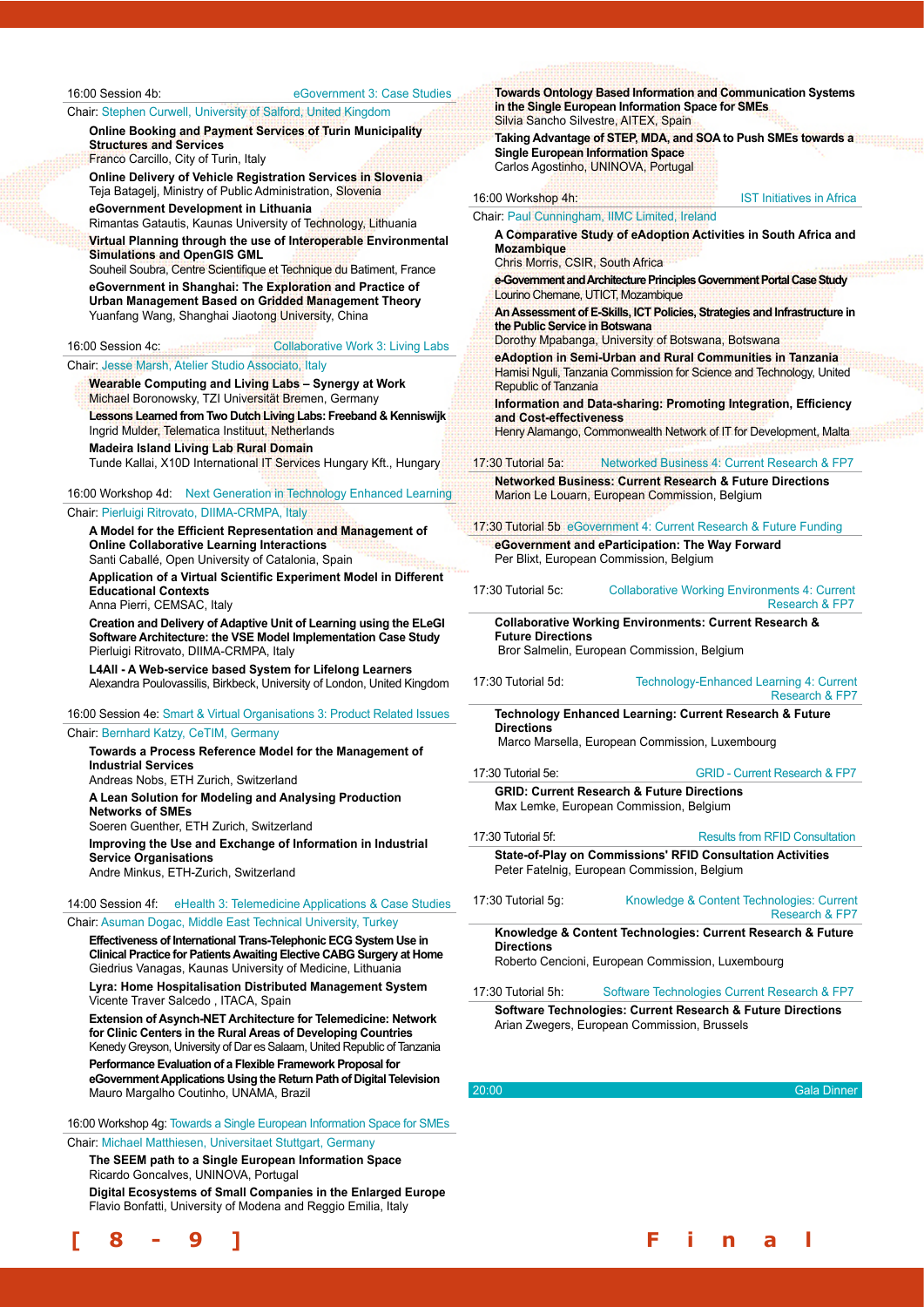## Conference & Exhibition



## Thursday, October 26, 2006

09:00 Session 6a: Networked Business 5: Interoperability Architecture Issues

#### Chair: Marion Le Louarn, European Commission, Belgium

**A Validation Architecture for Advanced Interoperability Provisioning** Nenad Ivezic, National Institute of Standards and Technology, United States **Federated Message-based Architecture for eBusiness Interoperability in New Member States SMEs** Gerald Knoll, Fraunhofer IPA , Germany

**The Requirement for an Interoperability Service: Power-Distribution in an eBusiness World**

Lutz Schubert, HLRS, Germany

**Using Onion Routing to Secure Peer-to-Peer based Business Collaboration** 

Fabian Stäber, Siemens AG, Germany

#### 09:00 Session 6b: eGovernment 4: Regional Government Case Studies

#### Chair: Gareth MacNaughton, Hewlett-Packard Europe, Belgium

**From Technological Determinism to Regional Development: Lessons Learned from the Portuguese Digital Cities Program (1998-2006)** Jose Moutinho, Technical University of Lisbon, Portugal

**Secure Access to Local Government Online Services: the Case of Lombardy**

Walter Castelnovo, Università dell'Insubria, Italy

**Open Source Software in Small City Governments and for Promoting Regional Entrepreneurship** 

Antao Moura, UFCG, Brazil

**How to Avoid the Transformation of Barriers to OS Adoption in Public Administration into Barriers for Regional Development** Julia Velkova, Internet Society Bulgaria, Bulgaria

**eGovernment Strategic Planning for Local Administration: Work in Progress** Maria R. Osuna Alarcón, Universidad de Salamanca, Spain

09:00 Workshop 6c: Co-creative Living Labs

Chair: Marika Kaliff & Angelos Ktenas, European Commission, Belgium

#### **The European Network of LivingLabs for CWE - User-Centric Co-creation and Innovation**

Annika Sällström, Luleå University of Technology, Sweden

**Creating Environments where Innovation can Emerge: Human Factors in CWE Design**

Paolo Martinez, Firenze Tecnologia, Italy

**Living Labs for Collaborative Working Environments - A Multi-Agent System Architecture Proposal**

Esteve Almirall, UPC, Spain

**Exploring European Innovation through Diversity and Regional Collaboration** 

Sascha Haselmayer, Interlace-Invent, Spain

#### 09:00 Session 6d: ICT in Educational Environments

#### Chair: Kim Davis, Research Council of Norway, Norway

**Turning the Internet Around – e-Me: The Students Ideal e-Service** Lars Albinsson, University College of Borås, Sweden

**Designing On-Line Discussion Forums Centered on Learners** Katherine Chiluiza, Escuela Superior Politécnica del Litoral, Ecuador

#### **Cost-Effective ICT Management in Educational Environments: the OASIS Project**

Francisco Javier Ruiz Piñar, ETSI Telecomunciación - Universidad Politécnica de Madrid, Spain

**The "Net in Schools" Project** 

Ivana Soljacic Richter, Croatian Telecom Inc., Croatia

### **[ 8 - 9 ] F i n a l P r o g r a m m e**

9:00 Workshop 6e: Virtual Organisations and Supportive ICT Chair: Roberto Santoro, Collaborative Engineering, Italy & Iiro Salkari, VTT Technical Research Centre of Finland

**A Professional Virtual Comminities ICT Infrastructure** Sergio Gusmeroli, TXT e-solutions, Italy

**An Approach to Configuration of Virtual Organisation Management Services**

Iiro Salkari, VTT Technical Research Centre of Finland, Finland **Demonstration of a Functioning Social & Business Networking Application of the Advanced collaborative Platform for Professional Virtual Communities**

Gergely Doszpod, AIESEC International, The Netherlands

**ICT Use and Shared Understanding in Virtual Teams: Insights from Six Case Studies** 

Joris de Rooij, Delft University of Technology, Netherlands

#### 09:00 Session 6f: eHealth 4: Hospital Applications & Case Studies Chair: Paul Cunningham, IIMC Limited, Ireland

**ERDDS - A Test Case for the Integration of the European Radiology Sector**

Enrico Morten, Softeco Sismat SpA, Italy

**Analysis of Medical Data in the Belgian Public Health Insurance, Aiming to Improve Data Warehousing and Communication** Nick De Swaef, Landsbond Neutrale Ziekenfondsen, Belgium

**Compliance Improvement Using Intelligent Electronic Forms** Axel Saffran, intarsys consulting GmbH, Germany

**3D Human - An Interactive Human Anatomy Browser using Ultra Compact Shape Representation** 

Valery Rutkovskiy, Krasnoyarsk State Technical University, Russia

#### 09:00 Workshop 6q: SME Support Integration in FP7

Chair: Tanja Vos, Instituto Tecnológico de Informática, Spain

**Collaborating into the Future: Empowering SMEs to Innovate – Long-term, Self-defined, Collaboratively** Katrin Reschwamm, Fraunhofer IFF, Germany

**Improving the Support to SMEs by Streamlining Partner Search Facilities** Eric ACW van Pelt, SenterNovem, Netherlands

**The Main Goals of the National Technology Platforms - the Spanish Case** Diego Soro, AETIC, Spain

**Engines of Change: IT and Complexity are Shaping Tomorrow's World** Florin Munteanu , Center for Complexity Studies, Romania **Enterprise Groupings**

Rick Hartwig, The European Association of Innovating SMEs, Belgium

**Integrating Indian SMEs to participate in the IST programme** Surbhi Sharma, ITSMA-Interactive Technology, Software and Media Association, India

#### 09:00 Session 6h: eAdoption

Chair: Jesse Marsh, Atelier Studio Associato, Italy

**A Tool for the Calculation of the eReadiness** Claudia Thonabauer, JK University of Linz, Austria

**Automatic Benchmarking and Presentation of the First Results from the European Internet Accessibility Observatory** Mikael Snaprud, Agder University College, Norway

**eBusiness Adoption Benchmarking for the Region, Challenges and Practises**

Stanislaw Wrycza, University of Gdansk, Poland

#### 10:30 Coffee Break: Exhibition & Networking

#### 11:00 Workshop 7a: Business Interoperability

Chair: Man-Sze Li, IC Focus, United Kingdom

**Evolution of Business Interoperability in the Automotive Industry** Kristin Wende, University of St. Gallen, Switzerland

**Assessing the Value of Interoperability: An Example from the Automotive Industry**

Baptiste Lebreton, INSEAD, France

**Semantic Reconciliation of Business Documents in a SOA Framework** Lorenzo Pondrelli, Gruppo Formula, Italy

**Future Markets for Enterprise Interoperability: Some Issues for Consideration** 

**25 - 27 October 2006**

Man-Sze Li, IC Focus, United Kingdom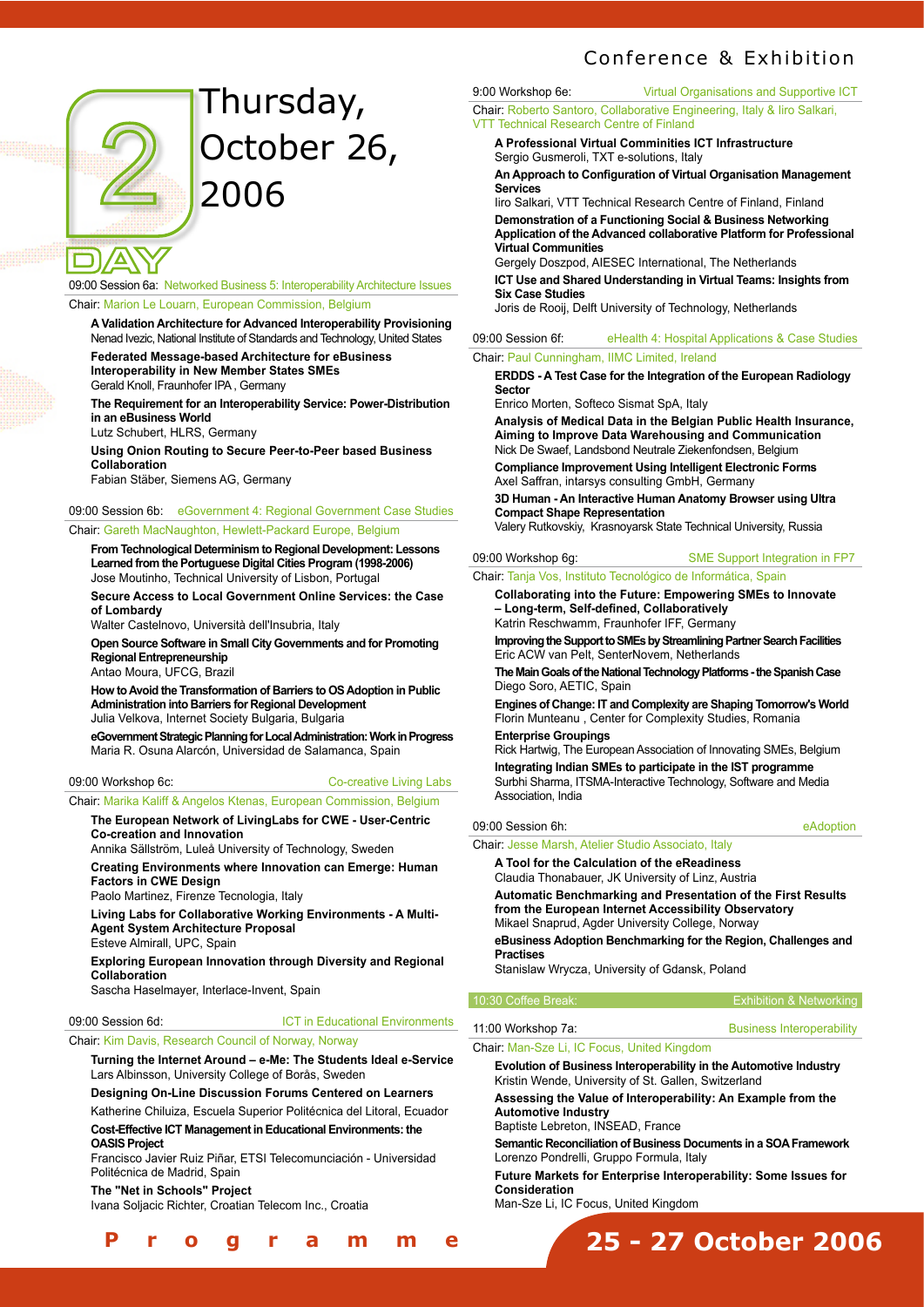#### 11:00 Session 7b: Security, Privacy & Identity Management

Chair: Pete Bramhall, Hewlett-Packard Laboratories Europe, United Kingdom **Realizing Advanced Security Requirements for Inter-organizational** 

**Workflows** Andrea Nowak, ARC Seibersdorf Research GmbH, Austria

**European Federated Identity Management Key Concepts through the Fidelity Approach**

Davoux Alexis, France Telecom R&D, France **Best Practices in Federated Identity Scenarios**

Manel Medina, Universitat Politecnica Catalunya, Spain

**Hidden in Plain Sight – the Privacy Implications of Biometrics**  Jonathan Cave, RAND Europe, United Kingdom

**"TEOFRAST" – A Biometric System Based on Users' Identification Through Handwriting Dynamics** 

Pavel Lozhnikov, SibADI, Russian Federation

#### 11:00 Workshop 7c: ICT Supporting Emergency Response & Management Chair: Georgios Tselentis, European Commission, Belgium

**Advanced Mobile Services for Search And Rescue (SAR)** Rainer Koch, University of Paderborn, Germany

**A Peer to Peer Mobile Collaboration Model for Emergency Response** Dimitris Baltas, ATC ROM SRL, Romania

**Improving Incident Management through the Provision of Accurate Indoor/Outdoor Location Information and Location Based Services for the Emergency Services**

Simon Labbett, Sussex Police, United Kingdom

**Playing with Fire – Towards Innovative Yet Safe and Usable ICT support in Emergency Response through Experience Prototyping**  Markus Klann, Fraunhofer FIT, Germany

#### 11:00 Session 7d: Technology Enhanced Learning & Skills Assessment

#### Chair: David Esteban, TECHFORCE S.L., Spain

**Benchmarking Lifelong Learning and eLearning in Regions: Measuring What Really Counts** Karsten Gareis, empirica GmbH, Germany

**Measuring and Benchmarking Digital Literacy Strategies and Efforts: the BENTLI Project**

Manon van Leeuwen, Fundecyt, Spain

**Performance-centered e-Learning in the Framework of Industry/ University Partnership**

Catalina Martínez Mediano, Spanish University for Distance Education, Spain **A Survey of ECDL "Graduates" in Italy**  Fulvia Sala, AICA, Italy

#### 11:00 Workshop 7e: Business Models - Based on Innovative Collaboration Infrrastructures

Chair: Martin Hafner, University of Hohenheim, Germany

**Process-Logic based Value Networks for Mobile Grid Technology as Business Collaboration Infrastructure** Martin Hafner, University of Hohenheim, Germany **Private Business Infrastructures in a VO Environment** Stefan Wesner, HRLS, Germany **The Rise of BCI Service Providers** Geleyn Meijer, LogicaCMG, Netherlands

11:00 Session 7f: eHealth 5: National & Regional Case Studies

#### Chair: Richard Stevens, Insiel SpA, Italy

**The CRS-SISS Project: A Regional Strategy for e-Health** Claudio Beretta, Regione Lombardia, Italy

**Citizen-Centric e-Healthcare Management Based on XML Web Services** Masakazu Ohashi, Chuo University, Japan

**How the Portuguese are using the Internet for Health Purposes** Silvina Santana, University of Aveiro, Portugal

**Digital Hospital Infrastructure: How to Build the Hospital of the Future Now**

Baldur Johnsen, Hewlett-Packard, Switzerland

#### 11:00 Session 7g: The Contract of the Mobility 1: Issues

Chair: Mícheál Ó Foghlú, TSSG, WIT, Ireland

**Universal Ethernet Telecommunications Service: Towards a New Layer 2 based Internet**

Jose Morales Barroso, L&M Data Communications, Spain



**Ultra-wide Band: A Radio Technology to Widen the Business Models**

Jorge Hernández Pablo, Telefónica I+D, Spain

**On the Benefit of Using Mobile Technologies in Business Processes** Sina Deibert, University Mannheim, Germany

**AmI Technology Based Business Improvements in Manufacturing SMEs**  Uwe Kirchhoff, ATB, Germany

| 11:00 Session 7h: | elnclusion |
|-------------------|------------|
|                   |            |

Chair: Valerie Gregg, University of Southern California, United States **eInclusion – Towards a Coherent European Policy Response to Social Inequalities in the Information Society** Ingo Meyer, empirica, Germany **Designing ICT for Older People** John Waterworth, Umea University, Sweden

#### **Advanced Technology and Interfact for Interactive Speech Impediment Therapy**

Dora Csendes, University of Szeged, Hungary

#### $2:30$  Lunch Tim

| 14:00 Workshop 8a: | Contracting in an eBusiness Environment I |  |
|--------------------|-------------------------------------------|--|

#### Chair: Bastian Koller, HLRS, Germany

**Contractual Frameworks for Enterprise Networks and Virtual Organisations in eLearning**

Tobias Mahler, Norwegian Research Center for Computers and Law, Norway **Towards Autonomous Brokered SLA Negotiation**

Peer Hasselmeyer, NEC Europe Ltd., Germany

**An Enhanced Strategy for SLA Management in the Business Context of New Mobile Dynamic VO**

Francesco D'Andria, Atos Origin, Spain **Filling The Gap Between SLA And Monitoring**  Olivier Nano, Microsoft, Germany

#### 14:00 Workshop 8b: Coordinating eGovernment R&D Support in Europe: How to Best Reach the European Research Agenda

#### Chair: Kim Davis, Research Council of Norway, Norway

**eGOVERNET – European eGovernment Research Funding Agency Network**

Colm Butler, Department of the Taoiseach, Ireland

**Research and Development for Innovation in the Public Sector – A National Agenda for Renewal**

Trond Knudsen, The Research Council of Norway, Norway **Innovative Development of Cross-Boundary Public eServices** Madeleine Siösteen Thiel, VINNOVA (Swedish Governmental Agency for Innovation Systems), Sweden

14:00 Workshop 8c: Breaking Rural Development Barriers Through Collaborative Working Environments Related Technologies

Chair: Krystyna Marek, European Commission, Belgium

**Exploiting Spatial Data Infrastructures for Rural Mobility** Michael Gould, GeoSpatial Partners, Spain

**Wireless Technologies Enhancing Collaborative Involvement and Bridging over Water in the Turku Archipelago** Patrizia Hongisto, Helsinki School of Business, Finland

**AMI@Work Family of Communities Facilitating e-Work and e-Business Innovation and Implementation of the i2010 Initiative** Adam Turowiec, University of Adam Mickiewicz, Poland

14:00 Workshop 8d: ICT Skills - Towards the Harmonisation of Certification Schemes Chair: Wolffried Stucky, CEPIS, Germany

**i2010 Initiative First Annual Report 2005 - Living Labs Network and e-Skills in the New Work Place Strategy**

Angelos Ktenas, European Commission, Belgium

S**urvey of Certification Schemes of ICT Professionals across Europe towards Harmonisation - The Harmonise Project** Peter Weiss, AIFB, University of Karlsruhe, Germany

**ICT Competences and Learning Developments: the eCCO Portal in Italy**

Clementina Marinoni & Roberto Bellini, Fondazione Politecnico di Milano, Italy

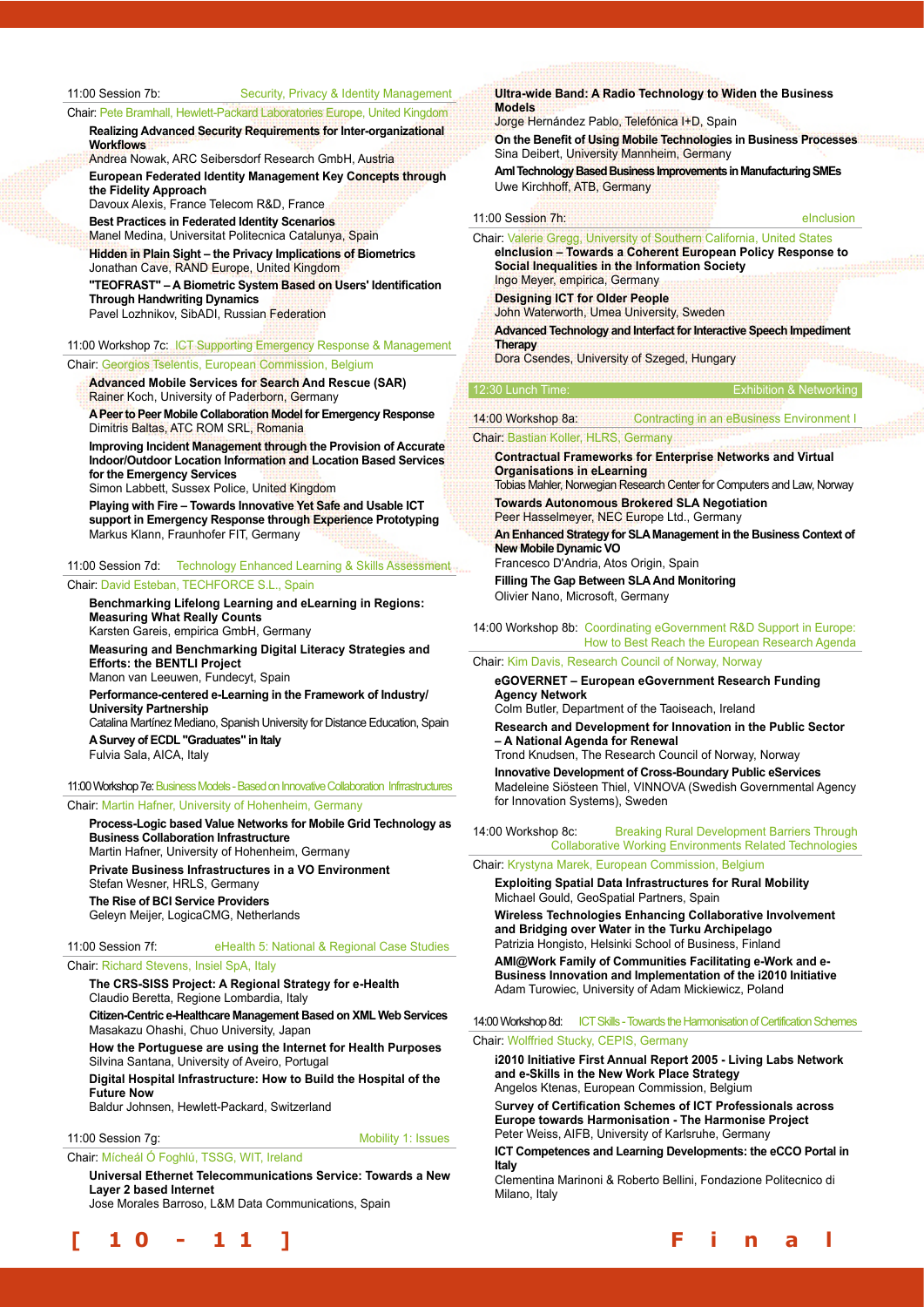### Conference & Exhibition

#### 14:00 Workshop 8e: Grid Economics

#### Chair: Maria Tsakali, European Commission, Belgium

**Incentives for Resource Provision in Scientific Grids** Stavros Routzounis, Athens University of Economics and Business, Greece

**Economic Modeling of Grid Services**

Jörn Altmann, International University Bruchsal, Germany **Techno-Economic Analysis for Open Grid Services**

Junseok Hwang, Seoul National University, Republic of Korea **Self-Organizing ICT Resource Management - Policy-based Automated** 

**Bidding**  Dirk Neumann, University of Karlsruhe, Germany

14:00 Workshop 8f: Boosting eGovernment Adoption through Interoperability: the Terregov project

#### Chair: Marco Di Girolamo, Hewlett-Packard, Italy

**Assessment of eGovernment Services Market in Europe** Norbert Benamou, Business Flow Consulting, France

**Regional Service Centers: the HP Approach to Foster eGovernment Services Adoption**

Lorenzo Castelli, Hewlett-Packard, Italy

**Organizational Barriers to eGovernment Adoption for Civil Servants** Alain Keravel, HEC, France

**Terregov Open Architecture and Open Source Software Repository**  Maria Pérez Ortega, GFI Informática, Spain

#### 14:00 Session 8g: The Contract of Mobility 2: Applications

Chair: Stefan Wesner, High Performance Computing Centre Stuttgart, Germany

**Self-adaptive Applications on the Fly for Mobile Users** Jose Manuel Sanchez, IntegraSys, Spain

**A Multimedia Service Platform for Enterprises over Multiple Wireless Networks**

Alvaro Canivell, Escuela Técnica Superior de Ingeniería de Sevilla, Spain **A Novel Context-aware System Based on a Bluetooth Sensor Network**

Carlos Fernández Herranz, Universidade da Coruña, Spain

**Implementation of WiMAX over GSM/GPRS Networks**

Naveed Ali Kaim Khani, The French South African Technical Institute in Electronics, South Africa

#### 14:00 Session 8h: eTourism/Cultural Heritage

Chair: Alvaro Oliveira, Alfamicro, Lda., Portugal

**A Context-aware eTourism Application Enabling Collaboration and Knowledge Exchange among Tourists**

Federica Paganelli, CNIT, Italy **Agamemnon: A Multimedia Guide to Archaeological Sites on** 

**Mobile Phones** Matteo Villa, TXT e-Solutions, Italy

**A Mobile Tourist Guide**

Izaskun Mendia, Fundación ROBOTIKER, Spain

**Incorporating User Requirements of the Disabled Traveller Market in Developing an Inclusive e-Marketplace for Accessible Tourism in Europe: Technical Challenges** 

Dimitrios Buhalis, University of Surrey, United Kingdom

#### 15:30 Coffee Break: Exhibition & Networking

16:00 Workshop 9a: Contracting in an eBusiness Environment II

#### Chair: Bastian Koller, HLRS, Germany

**Negotiating Contracts on the Grid** Dean Kuo, University of Manchester, United Kingdom **Challenges in EU Grid Contracts** Michael Parkin, The University of Manchester, United Kingdom **Service Level Agreements and Regulatory Compliance in eBusiness** Peter Matthews, Computer Associates, United Kingdom

16:00 Session 9b: eVoting & eParticipation

Chair: Gareth MacNaughton, Hewlett Packard Europe, Belgium **Integrating Internet Voting within Democracy Suite - Automated Election Workflow**

Goran Obradovic, Dominion Voting Systems Corporation, Canada

**The Paradigmatic Case of Electronic Voting in Switzerland: The Case of Neuchâtel**

Gerard Cervelló, Scytl Online World Security S.A., Spain

**Managing Security Risks in eVoting over the Internet** Jaak Tepandi, Tallinn University of Technology, Estonia

**The Gov2DemOSS eParticipation Platform: A New Era Tool for eDemocracy Implementation** 

Vasilis Koulolias, Gov2u, Greece

**Evaluation of the eParticipate project - The Use of Webcasting to Support and Encourage eParticipation**  Catherine Howe, Public-i, United Kingdom

#### 16:00 Workshop 9c: Collaborative Games for Leisure and Edutainment

#### Chair: Leonie Schaefer, European Commission, Belgium

**Using Serious Games to Improve European Competitiveness** Bjorn Andersen, SINTEF, Norway

**A Case Study of Applying Agile Principles to Build a Serious Game in Strategic Manufacturing** Alvaro Oliveira, Alfamicro, Portugal

**Exploring Mixed Reality Gaming Interfaces** Irma Lindt, Fraunhofer FIT, Germany

**Gaming and Social Interaction in Mediated Environments: the PASION Project** 

Ben Kirman, University of Lincoln, United Kingdom

**From Edutainment to Innovation – Developing a New Playground for Serious Games**  Jacob Jaskov, Learning Lab Denmark, Denmark

#### 16:00 Workshop 9d: Europe's Strategic Research Agenda

to Deliver Secure, Dependable & Resilient European ICT Technologies to empower the citizen and Protect Critical Infrastructure

#### Chair: Jim Clarke, TSSG, WIT, Ireland

**SecurIST: Security & Dependability to Empower the Citizen in the 21st Century**

Jim Clarke, TSSG, WIT, Ireland

**ECOM Long Term Electronic Signature Plugtest** Kenji Urushima, Entrust Japan Co., Ltd., Japan

**Bringing together the European Stakeholders for Security and Dependability** Aljosa Pasic, Atos Origin, Spain

16:00 Session 9e: Innovation

Chair: Philip Seltsikas, University of Surrey, United Kingdom

**Personalization Strategies and Practices for Innovation** Robert Verburg, Delft University of Technology, Netherlands

**Harnessing the Competitive Advantages of Disruptive Innovation** Jose Antonio Estevez Garcia, Atos Origin, Spain

**Semantic Web-based Product Modelling, Ontologies and Configurators** Peter Bonsma, TNO, Netherlands

**Smart Prediction Assistant: An Innovative Customer Intelligence Platform for Next Generation Ambient Recommender Systems**  Gustavo Gonzalez-Sanchez, University of Girona - Agents Research Lab, Spain

16:00 Session 9f: Knowledge Management 1: Issues & Applications

Chair: Jonathan Sage, IBM Business Consulting Services, U.K.

**Knowledge Management - A Multidisciplinary Survey** Mounib Mekhilef, CRSA-ECP, France

**Virtual Knowledge Networks, a Typology** J.H.Erik Andriessen, Delft University of Technology, Netherlands

**Ontology based Search and Storage of Market Information** Wolf Engelbach, Fraunhofer IAO, Germany

## **25 - 27 October 2006**

**[ 1 0 - 1 1 ] F i n a l P r o g r a m m e**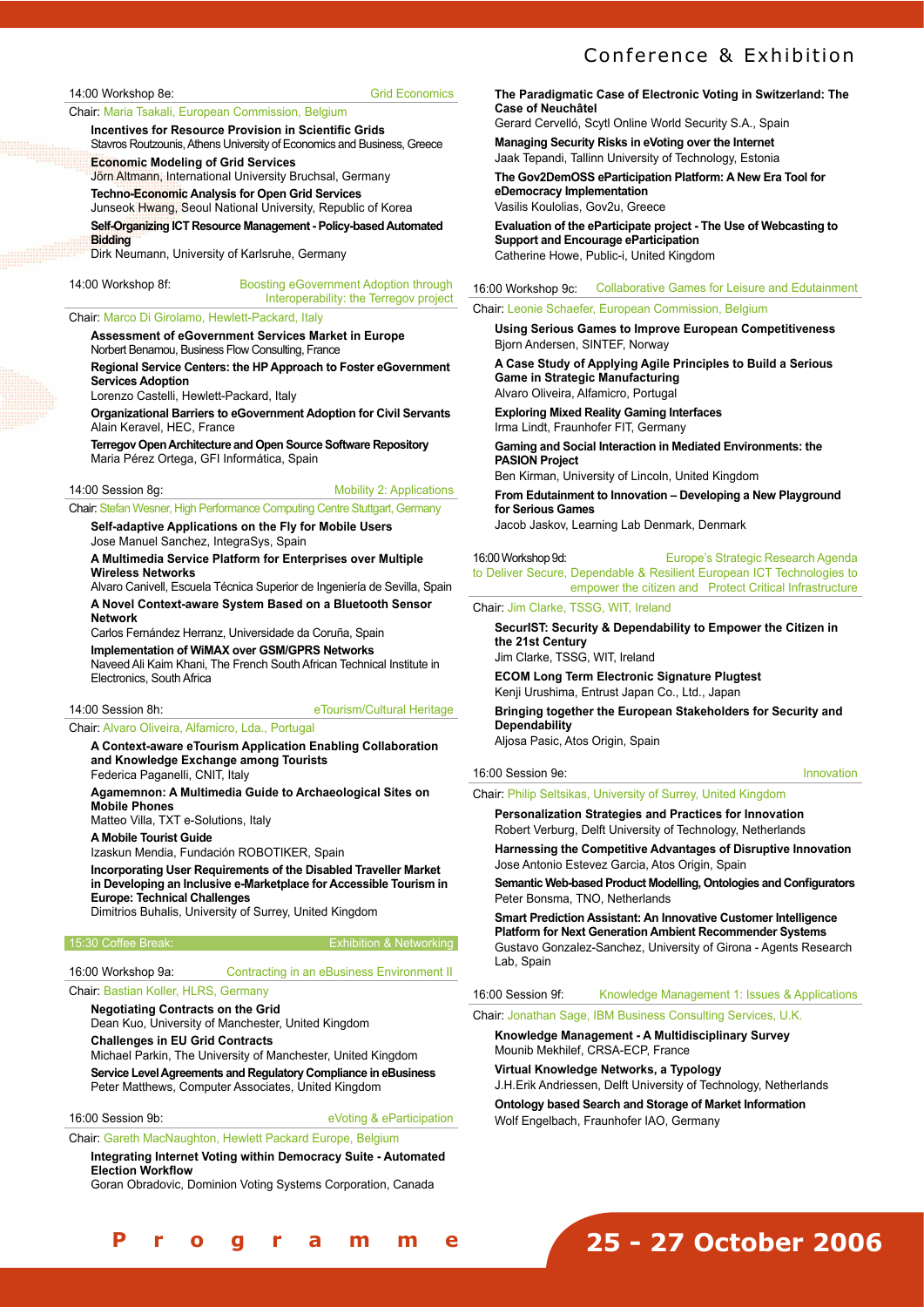#### 16:00 Session 9g: Mobility 3: Case Studies

#### Chair: Mícheál Ó Foghlú, TSSG, WIT, Ireland

**Context-aware Service Coordination for Mobile Users** Cesar Caceres, University Rey Juan Carlos, Spain

**Mobile Applications to Enhance Mobile Services- Case Study of Java Mobile Client**

Heli Helaakoski, VTT Electronics, Finland **Workflow Technologies for a Virtual ISP** 

Yuri Glickman, Fraunhofer FOKUS, Germany

#### 16:00 Session 9h: Digital Content 1: Issues

#### Chair: Roger Wallis, Royal Institute of Technology, Sweden

**Popular Culture as a Driver of Internet Use** Håkan Selg, Royal Institute of Technology (KTH), Sweden

**On-line Consumers – What Exactly Do They Share, Download and Stream?**

Anders Edström-Frejman, Royal Institute of Technology, KTH, Sweden **Thieves or Customers? Down loaders and File Shares in the Digital World**

Olle Findahl, World Internet Institute, Sweden

**The IPR Regime and the Open Source/Open Content Movement – Complementary or on a Collision Course?** 

Roger Wallis, Royal Institute of Technology, Sweden

18:00 Networking Reception



## Friday, October 27, 2006

09:00 Workshop 10a: NESSI - the European Software and Services

Technology Platform

#### Chair: Frederic Gittler, HP Labs, France

**NESSI Challenges**

Véronique Pevtschin, Software AG, Belgium

**SOA Development based on Enterprise Models and Existing IT Systems** Jörg Ziemann, German Research Center for Artificial Intelligence (DFKI), Germany

**NESSI e-Health: Accelerating the Impact of Information and Communication Technologies in the e-Health domain in Europe** Blanca Jordan, Atos Origin, Spain

#### **NESSI SRA**

Stefano De Panfilis, Engineering Ingegneria Informatica, Italy

09:00 Workshop 10b eGovernment 2020 Roadmap

#### Chair: Bernhard Katzy, CeTIM, Germany

**The ICT Policy Mix for eGovernment, eContent, eBusiness and eWork - An Integrated and Prospective Policy Analysis** Martijn Poel, TNO ICT, Netherlands

**Scenarios for eGovernment 2020 and Roadmap for Future eGovernment Research in Europe**

Melanie Bicking, University of Koblenz-Landau, Germany

**Pan-European eGovernment: To boldly go where few have gone before**

Rifka Weehuizen, UNU-MERIT, Netherlands

#### 09:00 Workshop 10c: Communities of Practice

#### Chair: Flavius Sturm, Fraunhofer Institute for Industrial Engineering, Germany

**Cultural Aspects in Online Communities of Practice: How to deal with them?** Flavius Sturm, Fraunhofer Institute for Industrial Engineering, Germany **Language and Cultural Barriers in International Cooperation** Corinna Flöck, CRSA-ECP, France

**Setting up Communities of Practice for Innovative Russian SMEs** Johann Riedel, University of Nottingham, United Kingdom

09:00 Workshop 10d: Legal and Regulatory Challenges for IST and Way Forward

Chair: Tarek Hassan, Loughborough University, United Kingdom

**General Introduction to the Workshop**

Tarek Hassan, Loughborough University, United Kingdom **Synopsis of the LEGAL-IST Project – Aims, Objectives, Results** Marco Conte, ESoCE-Net, Italy

**Legal Issues in Open Source Software**

Zoe Kardasiadou, Centre for International and European Economic Law, Greece

#### **Legal Issues of Software Agents**

Giuseppe Contissa, Alma Mater Studiorum Università di Bologna, Italy **Legal Services offered by LEGAL-IST** Marco Conte, ESoCE-Net, Italy

**The LEGAL-IST Intermediate Roadmap: Generation and Visualisation**

Irina Neaga, Loughborough University, United Kingdom **State-of-the-art of Legal Research in IST and Way Forward** Leena Pullmann, University of Goettingen, Germany

#### 09:00 Workshop 10e: Intelligent Transport Systems

#### Chair: Antonio Marqués, ETRA I+D, Spain

**Cooperative Sensors for Smarter Transport Systems** Manuel Serrano, ETRA I+D, Spain

**Avenues for Detectors Exploitation in Traffic Modelling** Sergio Grosso, University of Newcastle / PTV, United Kingdom **Middleware for Wireless Cooperation in Embedded Systems in ITS** Daniel Minder, University of Stuttgart, Germany **ICT Based Mobility in the Livorno Area** Paolo Frosini, Regione Toscana, Italy

#### 09:00 Session 10f: Knowledge Management 2: Applications

Chair: Peter Stanbridge, Korora Limited, United Kingdom

**New Linguistic-based Ontology-enabled Approaches in Biological Information Management**

Andras Kocsor, University of Szeged, Hungary

**Analytic Information Services for the European Research Area** Brigitte Joerg, DFKI GmbH, Germany

**An Ontology-based Software Solution Using Semantic Technologies to Support Interoperability in a Business Network**

Juha Tuikkanen, VTT, Finland

#### **An Adjustable Knowledge Internet Portal for Support of Research and Business Activity**

Yury Zagorulko, A.P. Ershov Institute of Informatics Systems, Russian Academy of Sciences, Russian Federation



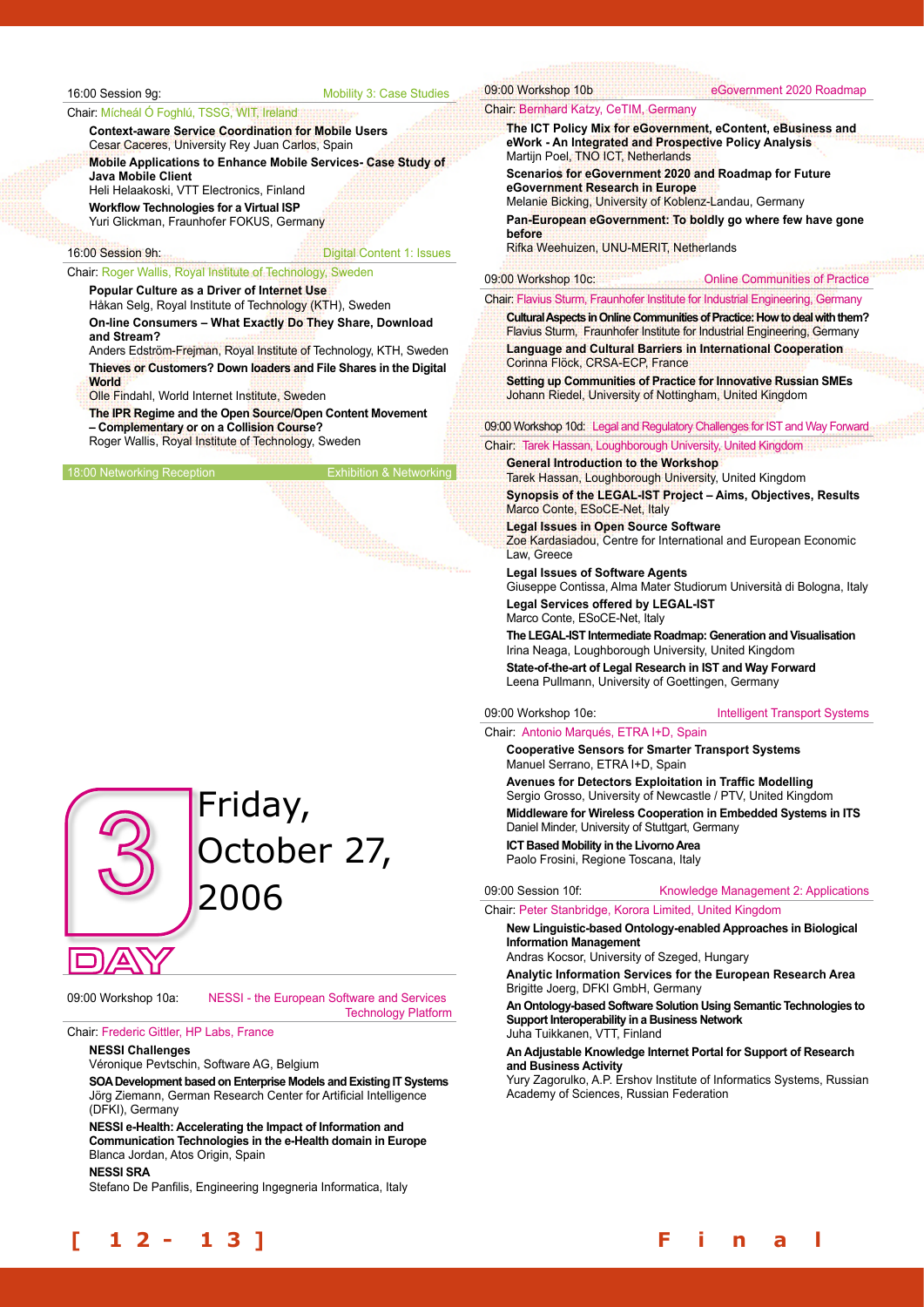Chair: Kevin Doolin, TSSG, Waterford Institute of Technology, Ireland

**Dynamic Session Management: Supporting Global User Mobility** Fiona Mahon, TSSG, Ireland

**A Context Awareness Framework for Telecommunication Environments** Carsten Pils, Waterford Institute of Technology, Ireland

**Redirecting Communication in a Pervasive System** Elizabeth Papadopoulou, Heriot Watt University, United Kingdom

**A Business Case for Pervasive Services** 

Robert Mullins, TSSG, WIT, Ireland

#### 09:00 Session 10h: Digital Content 2

#### Chair: Roger Wallis, Royal Institute of Technology, Sweden

**User Oriented Business Models in P2P Services**

Lars-Erik Eriksson, Royal Institute of Technology, Sweden

**DRM Application in the eCHASE Project**

Marco Di Girolamo, Hewlett-Packard, Italy

**Electronic Program Guide in the Context of Multimodal and Ubiquitous Multimedia Service Provisioning**

Kostas Tsagkaris, UPRC, Greece

#### 10:30 Coffee Break: Exhibition & Networking

| 11:00 Workshop 11a: | <b>Towards Interoperability: Studying Standardisation</b> |
|---------------------|-----------------------------------------------------------|
|                     | for ICT & e-Business                                      |

#### Chair: Kai Jakobs, Aachen University, Germany

**Open Standards and New Deliverables**

Kai Jakobs, Aachen University, Germany

**The Interface between Research and Standardisation** Heide Coenen, RWTH Aachen University, Germany

**The Analysis of Standardised Technology in the Automotive Industry** Martina Gerst, University of Edinburgh, United Kingdom

**Providing a Semantic Description for an Interoperability Framework using Ontologies**

Piero de Sabbata, ENEA, Italy

**Semantic Interoperability for Governments: Approaches for Modelbased Development of Standardized Information Exchange** Jack Verhoosel, TNO Information and Communication Technology, **Netherlands** 

#### 11:00 Workshop 11b: The eParticipation Research Challenges

Co-Chairs: Efthimios Tambouris, CERTH/ITI and University of Macedonia, Greece & Ann Macintosh, International Teledemocracy Centre, United Kingdom

#### **DEMO-net as a Collaborative Strategy to Support eParticipation Researchers**

Efthimios Tambouris, CERTH, Greece

**eParticipation in Policy-making: the Research and the Challenge** Ann Macintosh, International Teledemocracy Centre, United Kingdom

**Some Research Lessons from the e-Community Forums in the Western Cape of South Africa**

Wallace Taylor, Cape Peninsula University of Technology, South Africa

**e-Participation Management: Policy-input from DEMO-Net**  Kim Viborg Andersen, Copenhagen Business School, Denmark

11:00 Workshop 11c: Defining Collaborative Working Environments: Present & Future

#### Chair: Bror Salmelin, European Commission, Belgium

#### **The Way towards a Technology Platform in Collaborative Working Environments: EC Vision**

Bror Salmelin, European Commission, Belgium

**CLOCK: Challenges of Collaborative Working Environments** Lydia Montandon, Atos Origin, Spain

#### **Network 4 Value - Value Creation by Networking; Study Results and Roadmap for Research**

Veli-Pekka Niitamo, Nokia, Finland

**Linking CWE and LL to the Innovation Process**

Angelos Ktenas, European Commission, Belgium

#### **[ 1 2 - 1 3 ] F i n a l P r o g r a m m e**

## Conference & Exhibition

11:00 Workshop 11d: RFID Challenges Chair: Jonathan Cave, RAND Europe, United Kingdom 11:00 Workshop 11e: Implementing Sustainable eServices for Citizens and Business Chair: Emile Normann, European Commission, Belgium **How Sustainable Service Deployment Requires a Clear Perspective** 

**of End-users' Needs – the Case of the RoboBraille Service** Lars Ballieu Christensen, Synscenter Refsnæs, Denmark

**Getting the Right Partnership for Deploying Services at a Trans-European Scale** Tarmo Sumeri, AS Andmevara, Estonia

**The Importance of a Sound Business Case when going to the European Market**

Thanos Giamas, Metis Net Ltd., Greece

**The Value of Good Practice Transfer in Ensuring Sustainable eServices across Europe**

Francois Heinderyckx, eForum and Université Libre de Bruxelles, Belgium

#### 11:00 Session 11f: Knowledge Management 3: Case Studies

#### Chair: Peter Stanbridge, Korora Limited, United Kingdom

**Leveraging Semantic Web Technologies to Integrate Information Related to Academic Papers**  Martin Svihla, Czech Technical University in Prague, Czech Republic

**A Knowledge Based approach to integrate heterogeneous Web Applications in organizations**

Mauro Gaspari, University of Bologna, Italy

**Wikis, Deduction Machines and Innovation: A Semantic-Reasoning-Wiki as a Strategic Innovation Tool for Architects and Designers** Stefan Knecht, System One GmbH, Germany

#### 11:00 Session 11g: Aspects of Pervasive Computing II

Chair: Kevin Doolin, TSSG, Waterford Institute of Technology, Ireland

**Developing a Pervasive System for a Mobile Environment** Howard Williams, Heriot-Watt University, United Kingdom

**Integrating and Demonstrating Pervasiveness in a Scenario-driven Approach**

Patrick Robertson, German Aerospace Center, Germany **Large-scale Interoperability, Integrating the Daidalos Project** Miguel Ponce de Leon, Waterford Institute of Technology, Ireland

#### 11:00 Workshop 11h: Delivering the i2010 Vision

**Chair** 

**i2010: eChallenges Ahead?**

Anne Troye, European Commission, Belgium **Benchmarking in i2010: Recent Trends** Luca Protti, European Commission, Belgium **An Industry Perspective on Growth and Employment in Europe** Benoît Müller, Business Software Alliance, Belgium

#### 12:30 Lunch Time: Exhibition & Networking

#### 13:30 Closing Plenary 11a

Chair: Rosalie Zobel, European Commission, Belgium

**The Impact of ICT on Energy Efficiency**  Rosalie Zobel, European Commission, Belgium **Research and Innovation - a Global Industry Perspective** Matthias Kaiserswerth, VP Research, Director Zurich Research Laboratory, IBM **Connecting Partners** Auke Leenstra, Ministry of Economic Affairs, Netherlands **Overview of Workshop Findings** Paul Cunningham, IIMC Limited, Ireland

**Award Ceremony** Best Paper Award Best Exhibition Stand Award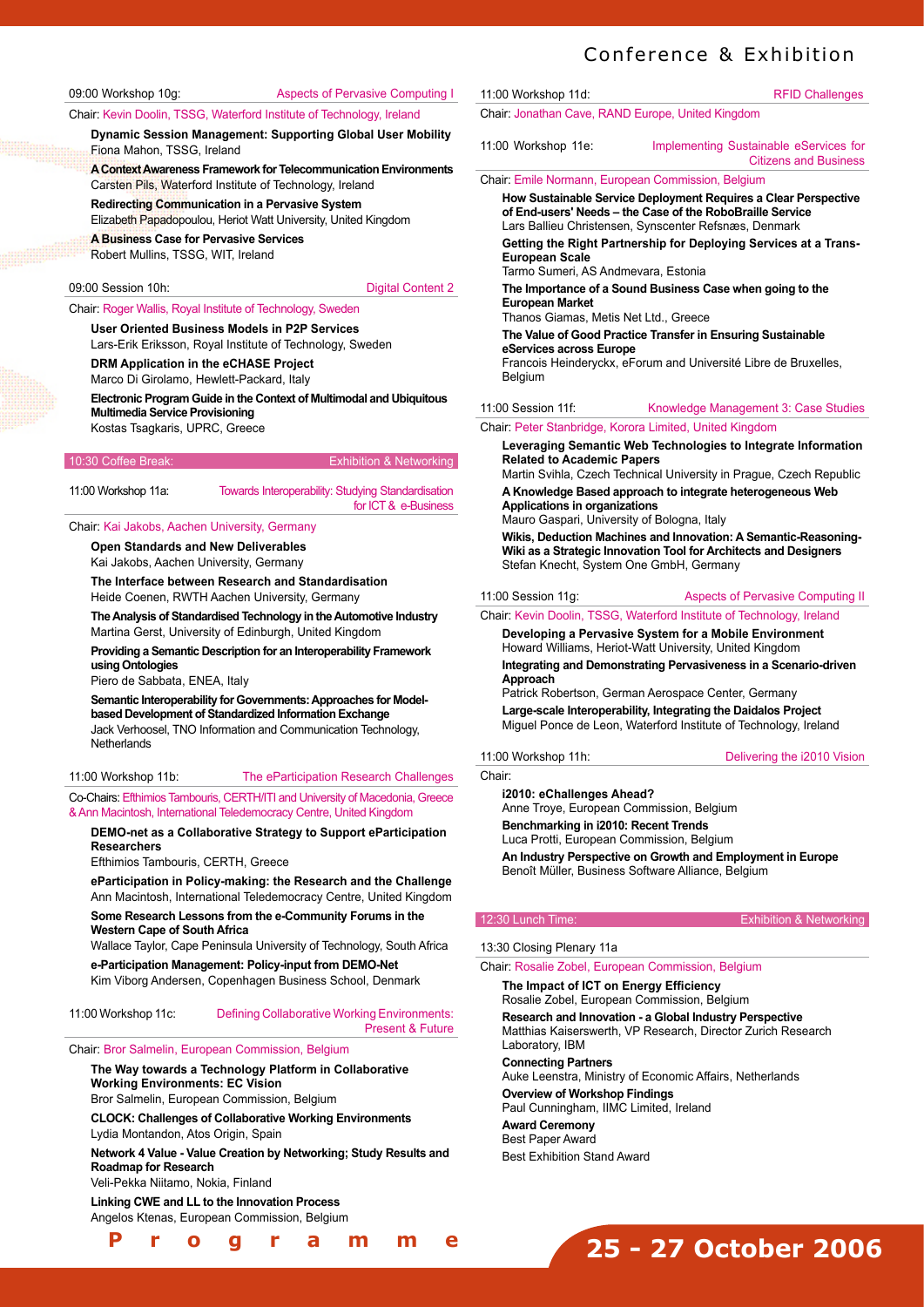#### **Social Programme**

In addition to a comprehensive Partners Programme during the Conference, there is a Post-Conference Programme, giving delegates the opportunity to see more of Barcelona, appreciate the Catalunyan countryside and make **eChallenges e-2006** a valuable & enjoyable break for you and your partner.

#### **Partners' Programme**

During the three days of the Conference, there is a Partners Social Programme. The **Accompanying Persons Programme** costs **€175**, which includes the Networking Cocktail Reception on Wednesday and full day tours on Wednesday, Thursday and Friday.

#### **Wednesday 25 October**

#### *Barcelona Sightseeing Tour - Full Day*

Discover Barelona's major attractions as we drive and walk around the city. We will stop at all the major tourist sites, with plenty of time to get off the bus and explore. An English-speaking guide will travel with the group, providing a personal commentary on the city.

#### **Thursday 26 October**

#### *Montserrat & Cava Trail - Full Day*

Capture the heart of Catalunya on this trail to the iconic Montserrat and enjoy the sparkle in the rural wine cellars of one of the local wine makers. The day starts with a 4 hour visit to Montserrat to explore the monastic centre of Catalonia, home to the famous Black Virgin & la Escolania (boys choir). There is also time to explore the magnificant natural park & mountains with spectacular views over the plains of Catalunya. Following lunch (not included), the group will be transported along country roads to visit a regional wine maker, enjoy a chance to see how the wine is produced and even sample a bottle or two.

#### **Friday 27 October**

#### *Girona & Costa Brava - Full Day*

We journey to the Costa Brava and visit the colourful Roman city of Girona, a melting pot of different cultures. Explore the winding medieval streets of the Jewish quarter, the Arab baths and the grandeur of its Romanesque Catherdral. After 2 hours here, we head to the medieval village of Pals for lunch (not included). Afterwards, we follow the coastal route to admire the breath-taking seaviews, cliffs and coves of Costa Brava and Calella de Palafrugell, where we will stop briefly. We will then head back to Barcelona early so we can stop at Roca Village, a purpose built shopping-village, designed in traditional Spanish village style. This is popular, with many top brands selling the latest fashions at discounted prices.

#### **Post Conference Social Programme**

#### **Saturday 28 October**

#### *Pyrenees & Historial Vic - Full Day*

A fantastic opportunity to experience the spectacular Pyrenees mountains on a tailor-made day excursion from Barcelona. First stop is Vic, a beautifully maintained historical town, before heading on to the stunning stone-built village of Queralbs. From here you can catch the rack railway high into the Pyrenees, where you will have the chance to spend the rest of the day exploring Vall De Nuria, a santuary of natural beauty and mountain grandeur. For those with experience of mountain walking, good walking shoes and a good level of fitness, the guide will accompany you down the mountain (3 hour walk). For those who prefer to explore Nuria, the guide will agree the latest train to be taken back to Queralbs to join the group for the return trip to Barcelona.

This tour costs **€67 per person** (which includes transport, guide, rail ticket to and from Nuria but does not include lunch). There are a number of restaurants on Nuria, with different price points. Alternatively you can buy a picnic in Vic, and bring it with you.

#### **Sunday 29 October**

#### *Tarragona & Glamorous Sitges - Full Day*

Tarragona is the old Roman capital of Iberia. Travel back in time and retrace the footsteps of Roman gladiators where chariots raced by, and walk across the magnificant Roman aqueduct. See the Old Quarter with its stunning cathedral. Then visit Roc de Sant Gaieta, a tiny Mediterranean village with its mix of Ibizan fishing houses, Seville-style patios and Roman-Greco influence. Finally, you will travel to Sitges to discover the Mediterranean atmosphere of this old fishing village with its shady streets, traditional houses, over a dozen beaches, cosmopolitan bars and restaurants.

This tour costs **€57 per person** (which includes transport and guide, but does not include lunch).

#### *Barcelona Sightseeing Tour - Half Day*

For those who have flights home on Sunday evening, there is a half day optional tour of Barcelona. Discover Barelona's major attractions as we drive and walk around the city. We will stop at all the major tourist sites, with plenty of time to get off the bus and explore. Our English-speaking guide will travel with the group and provide a personal commentary on the city. A full description of this tour is available on the conference portal. This tour costs **€25 per person**  (which includes transport and guide, but does not include lunch).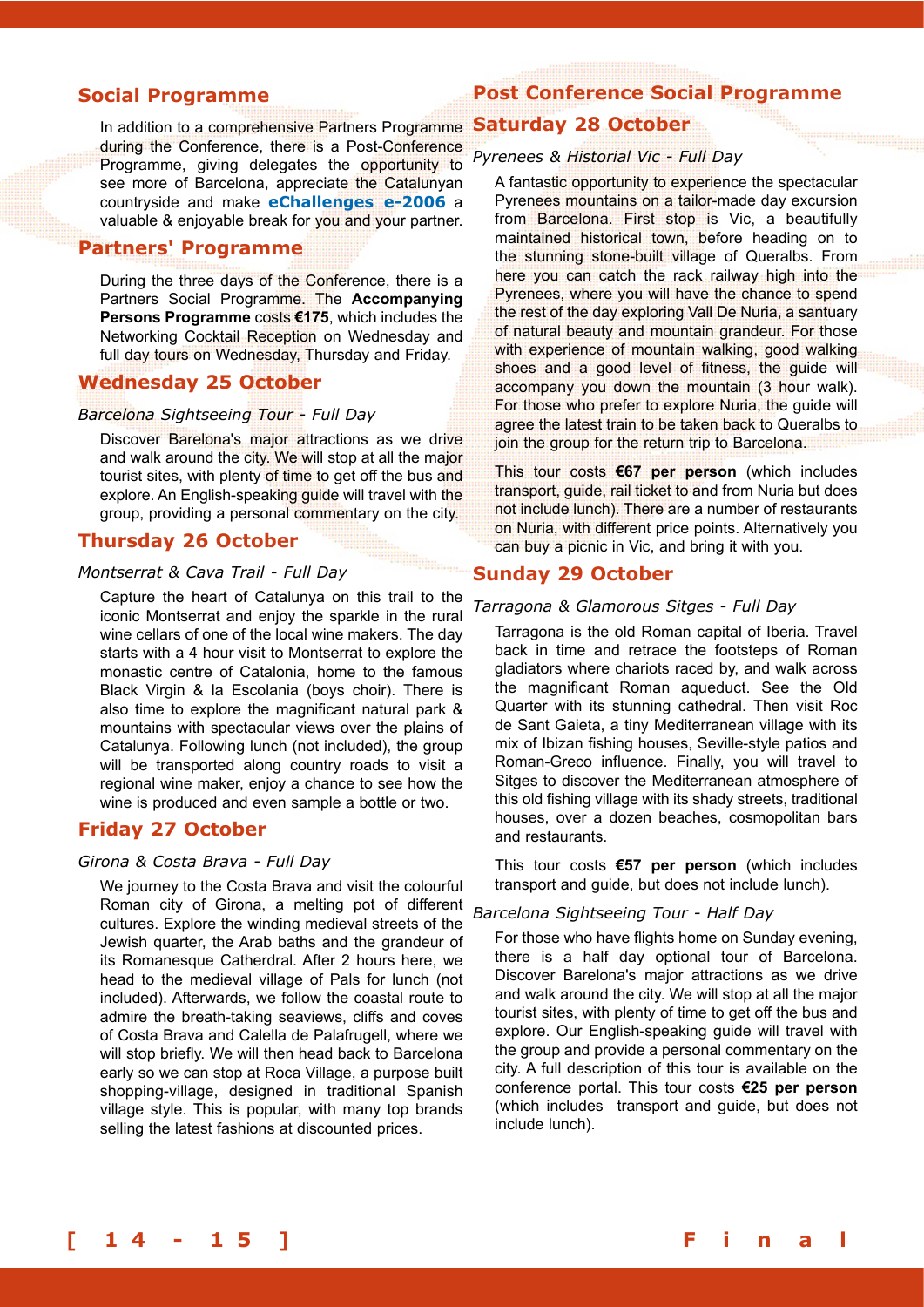### **Registration Information**

It is necessary for all **eChallenges e-2006** delegates to register separately online. Please use your existing log-in details for Online Registration.

#### **Conference Fees**

#### **Authors Fees (Due by 30 June)**

- Authors EU New Member States (1), EU Candidate Countries (3)  $\epsilon$ 400 Countries (2) and Developing Countries (3)
- Authors All countries except EU New Member States (1), Candidate Countries (2) and Developing<br>Countries (3) Countries (3)

Please note that the author fee is only available to accepted presenters in the Programme (*one presenter per paper*). Co-authors who wish to participate should register as Delegates.

#### **Delegates' Fees - Early Bird (Due by 31 July)**

- Early Bird EU New Member States (1), EU Candidate<br>Countries (2) and Developing Countries (3)  $\epsilon$ 540 Countries (2) and Developing Countries (3)
- Early Bird All countries except EU New Member States (1), Candidate Countries (2) and Developing<br>Countries (3) Countries (3)

#### **Delegates' Fees - Full Fee from 01 August**

• Delegate Full Price **€695**

#### **The Conference Fee includes:**

- Entrance to all plenary and parallel sessions
- Entrance to Exhibition
- Documentation with proceedings on CD-Rom
- Three luncheons and refreshments at morning and afternoon breaks
- Networking Cocktail Reception
- Gala Dinner
- Cyber Café facilities

**EU New Member States (2)** Cyprus, Czech Republic, Estonia, Hungary, Latvia, Lithuania, Malta, Poland, Slovakia, Slovenia

**EU Candidate Countries (3)** Bulgaria, Croatia, Romania, Turkey.

**Developing Countries (4) Africa** (Angola, Benin, Botswana, Burkina Faso, Burundi, Cameroun, Cape Verde, Central African Republic, Chad, Comoros, Congo (Republic of), Congo (Democratic Republic of), Djibouti, Equatorial Guinea, Eritrea, Ethiopia, Gabon, Gambia, Ghana, Guinea, Guinea Bissau, Ivory Coast, Kenya, Lesotho, Liberia, Madagascar, Malawi, Mali, Mauritania, Mauritius, Mozambique, Namibia, Niger, Nigeria, Rwanda, Sao Tome & Principe, Senegal, Seychelles, Sierra Leone, Somalia, South Africa, Sudan, Swaziland, Tanzania, Togo, Uganda, Zambia and Zimbabwe)

**Asia** (Bangladesh, Bhutan, Brunei, Cambodia, China, India, Indonesia, Laos, Malaysia, Maldives, Mongolia, Nepal, Pakistan, Philippines, Singapore, Sri Lanka, Thailand, Vietnam)

**Caribbean and Pacific Countries** (Antigua and Barbuda, Bahamas, Barbados, Belize, Cuba, Dominica, Domican Republic, Grenada, Guyana, Haiti, Jamaica, St.Kitts & Nevis, St.Lucia, St.Vincent, Suriname, Trinidad & Tobago, Cook Islands, East Timor, Federated States of Micronesia, Fiji, Kiribati, Marshall Islands, Nauru, Niue, Palau, Papua New Guinea, Samoa, Solomon Islands, Tonga, Tuvalu, Vanuatu)

**Latin America** (Argentina, Bolivia, Brazil, Chile, Colombia, Costa Rica, Ecuador, El Salvador, Guatemala, Honduras, Mexico, Nicaragua, Panama, Paraguay, Peru, Uruguay, Venezuela)

**Mediterranean Partner Countries** (Algeria, Egypt, Israel, Jordan, Lebanon, Morocco, Syrian Arab Republic, Tunisia, West Bank & Gaza Strip)

**Russia & NIS** (Armenia, Azerbaijan, Belarus, Georgia, Kazakhstan, Kyrgyzstan, Moldova, Russia, Tajikistan, Turkmenistan, Ukraine, Uzbekistan)

**Western Balkan Countries** (Albania, Bosnia-Herzegovina-Croatia, Former Yugoslav Republic of Macedonia, Serbia & Montenegro)

#### **Accompanying Person Programme**

The **Accompanying Persons Programme** costs **€175**, which includes the 3 full day tours and the Networking Cocktail Reception on Wednesday.

#### . **Terms & Conditions**

1. All authors who are presenting a paper or making an oral presentation at **eChallenges e-2006** must complete payment registration online by **30 June** at the latest, prior to publication of the Final Programme.

2. In the case where a paper is jointly authored, the **presenter** of the paper is considered to be the author/ presenter from a payment registration point of view. All co-authors are considered to be **delegates**.

3. Accepted Exhibitors (other than accepted presenters) must complete payment registration by **31 July**.

4. Delegates' fees must be paid before admission to the Conference and Exhibition.

5. IEEE Members are entitled to apply for a 10% discount on the appropriate fee. Please provide Membership No. as part of online registration and fax a copy of valid Membership card to +353-1-8170606.

6. There are **no refunds for cancellations** but substitutions may be made at any time prior to the event by contacting the Conference Secretariat.

7. Each individual must be registered separately on the **eChallenges e-2006** Conference portal.

8. Payment may be made by bank transfer or credit card (with some restrictions). Payments made by bank transfer must be **net of any bank charges** and the payment instruction should refer to "**eChallenges e-2006** Conference", your name, organisation and invoice number (if relevant).

9. Receipts are automatically issued electronically upon receipt of payment. If your organisation requires an invoice to process payment registration by bank transfer, please contact the Conference Secretariat.

10, Conference registration or hotel accommodation is not confirmed until full payment is received.

11. Online registration facilitates conference registration, booking of hotel accommodation, tours, attendance at Networking Cocktail Reception and Gala Dinner. It is possible to go back through online registration at any stage, book items not previously confirmed (such as accommodation and tours) and complete payment.

12. The Registration Desk will open on Tuesday 24 October from 16:00 to 19:30 and will remain open during normal Conference hours from 08:00 on Wednesday 25 October.

**[ 1 4 - 1 5 ] F i n a l P r o g r a m m e**